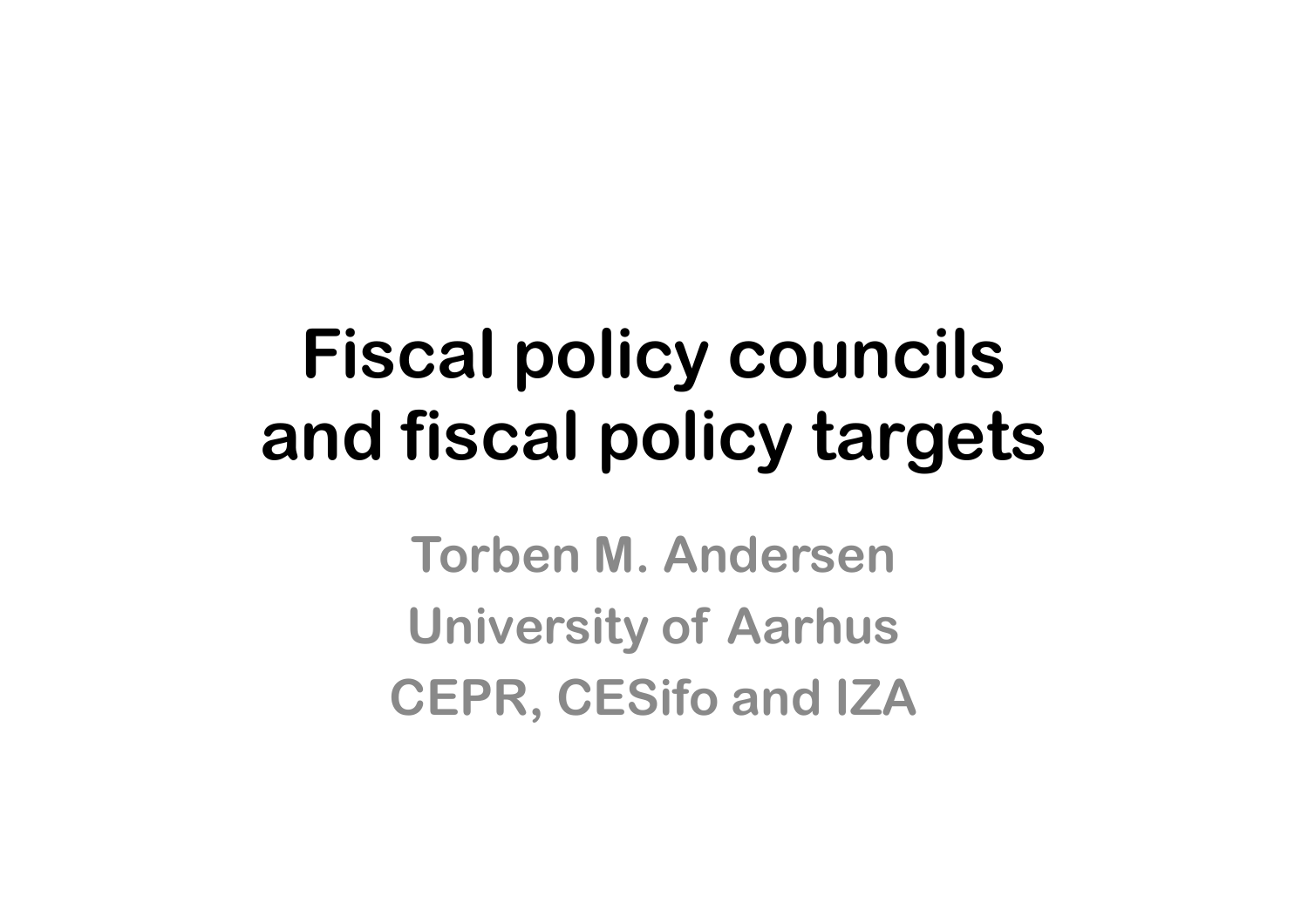## **Accountability in economicpolicy**

- **Democratic control –**
	- –**Objectives/decisions/events/outcomes**
	- and the state of the **Politicians: control vs. non-control**
- **Avoid myopia, time-inconsistency, partisan biases (bias in assessed costs and benefits)**
- **Transparency/Thrust/Credibility - Anchor expectations**
- **How should we understand accountability?**
- **How can we strengthen accountability?**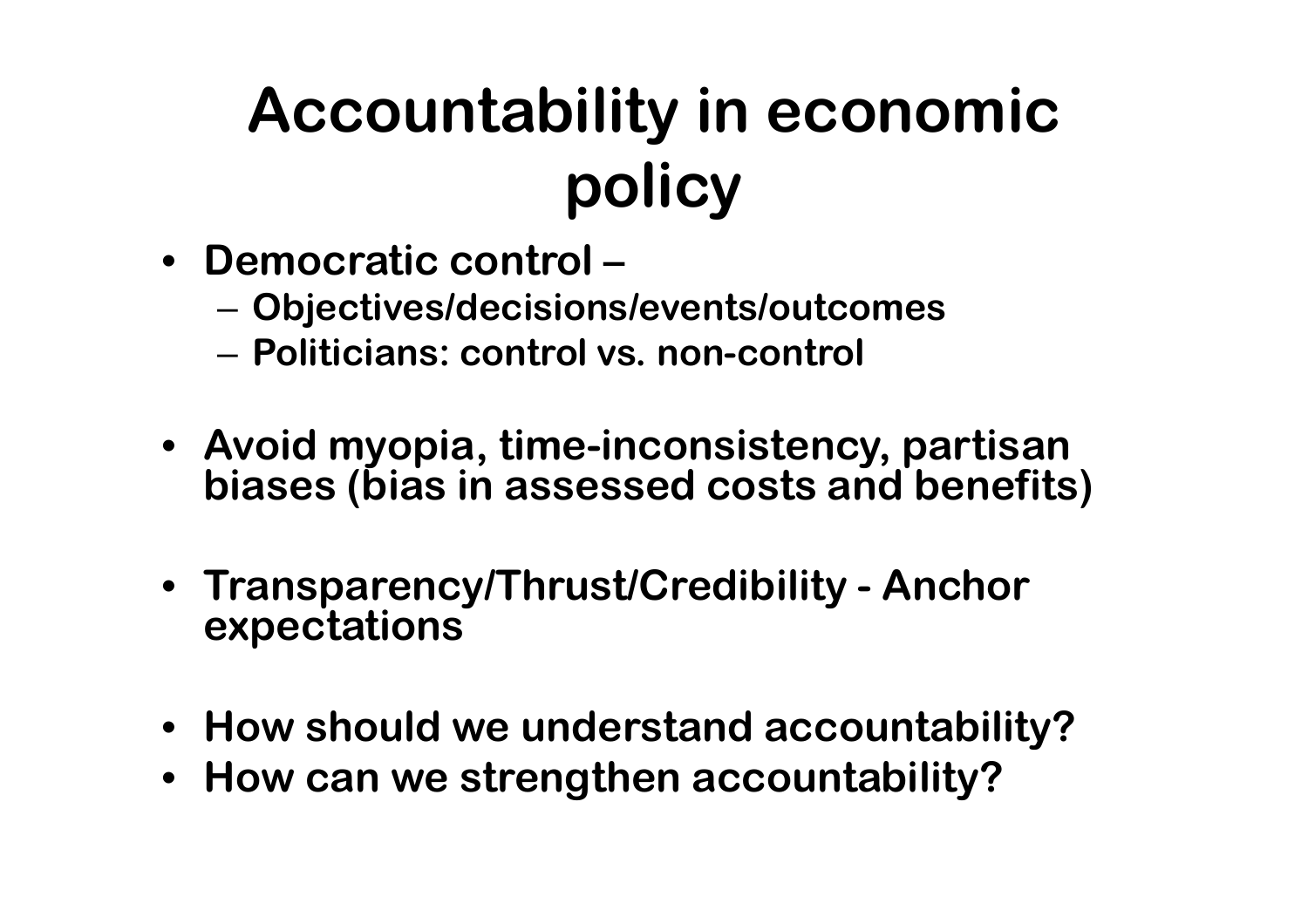## **Accountability**

- **Golden concept – who are against?**
- **Related to**

–

and the state of the state

- –**Transparency**
- and the state of the state **Trustworthiness**
- –**Responsiveness**
- and the state of the state **Responsibility**
- and the state of the state **Effectiveness**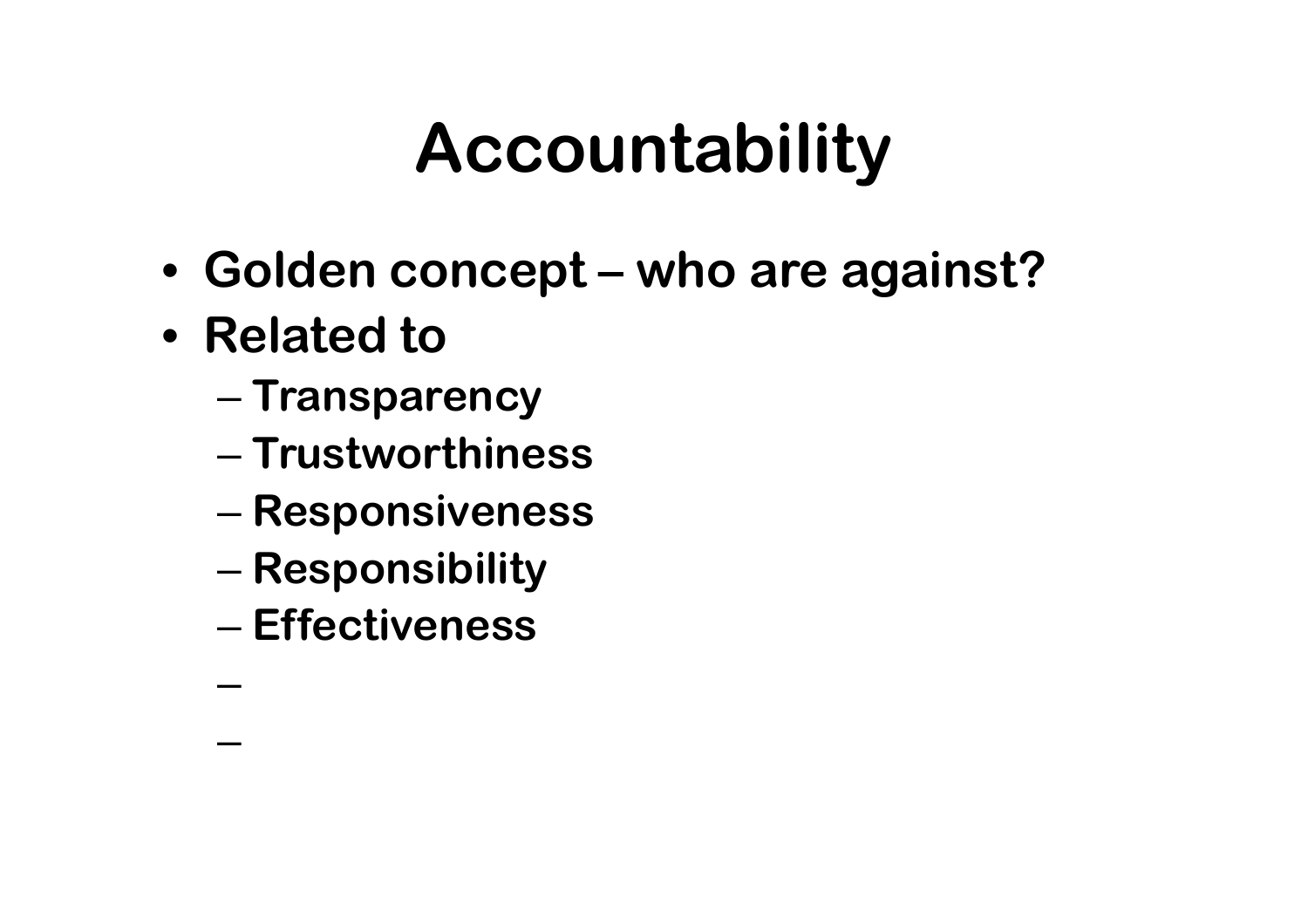# **Defining accountability**

**Broad:**

• **Accountability ensures that actions and decisions taken by public officials are subject to oversight so as to guarantee that government initiatives meet their stated objectives and respond to the needs of the community they are meant to benefit, thereby contributing to better governance (World Bank)**

**Narrow: (process)**

• **A relation between an actor and a forum, in which the actor has an obligation to explain and to justify his or her conduct, the forum can pose questions and pass judgement, and the actor may face consequences (Bovens (2006)).**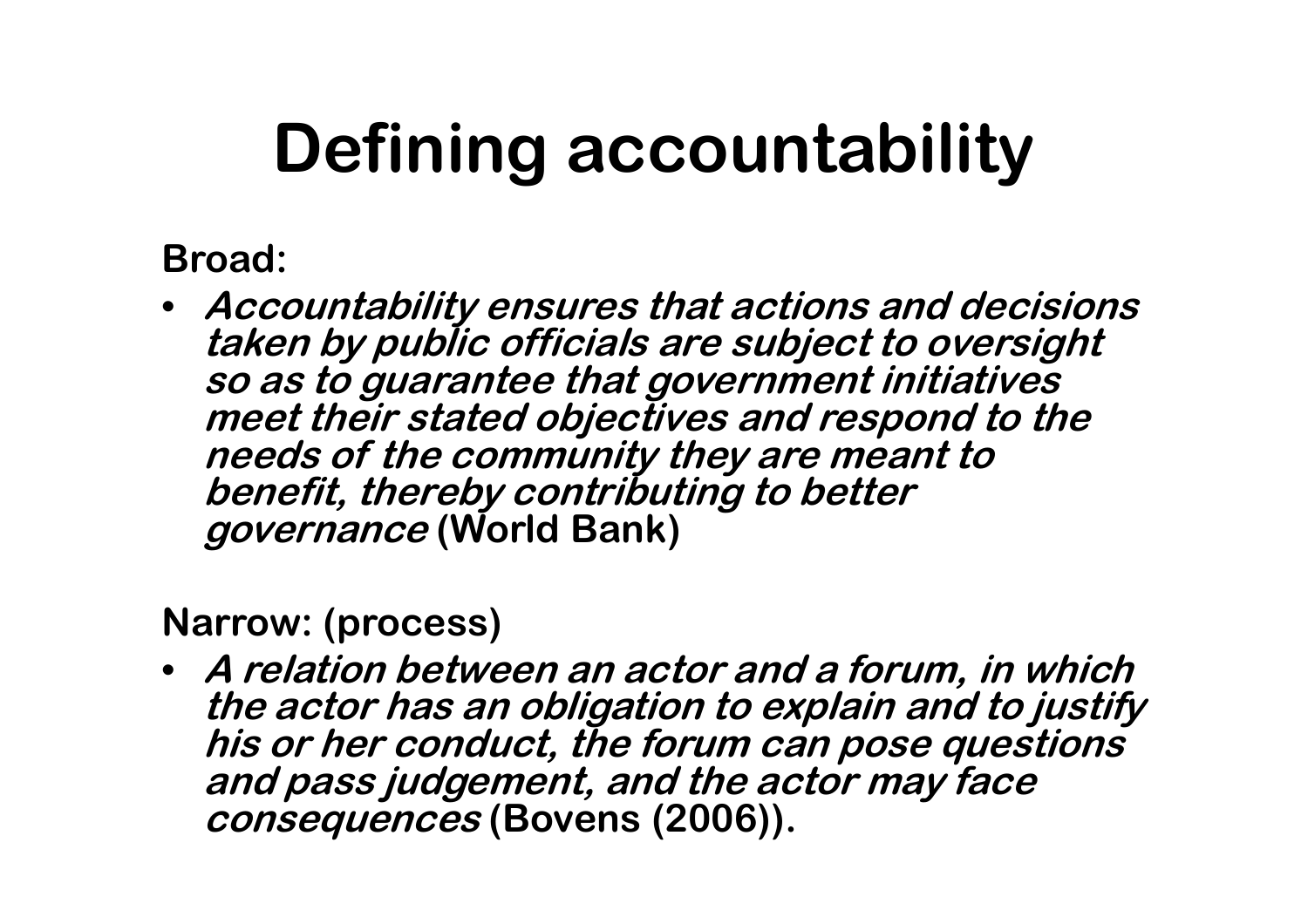### **Principal: Electors**



- Need for control continuous and reliable
- Elections are imperfect controls (infrequent and multidimensional)
- Information/complexity need for experts

### **Agent: Government**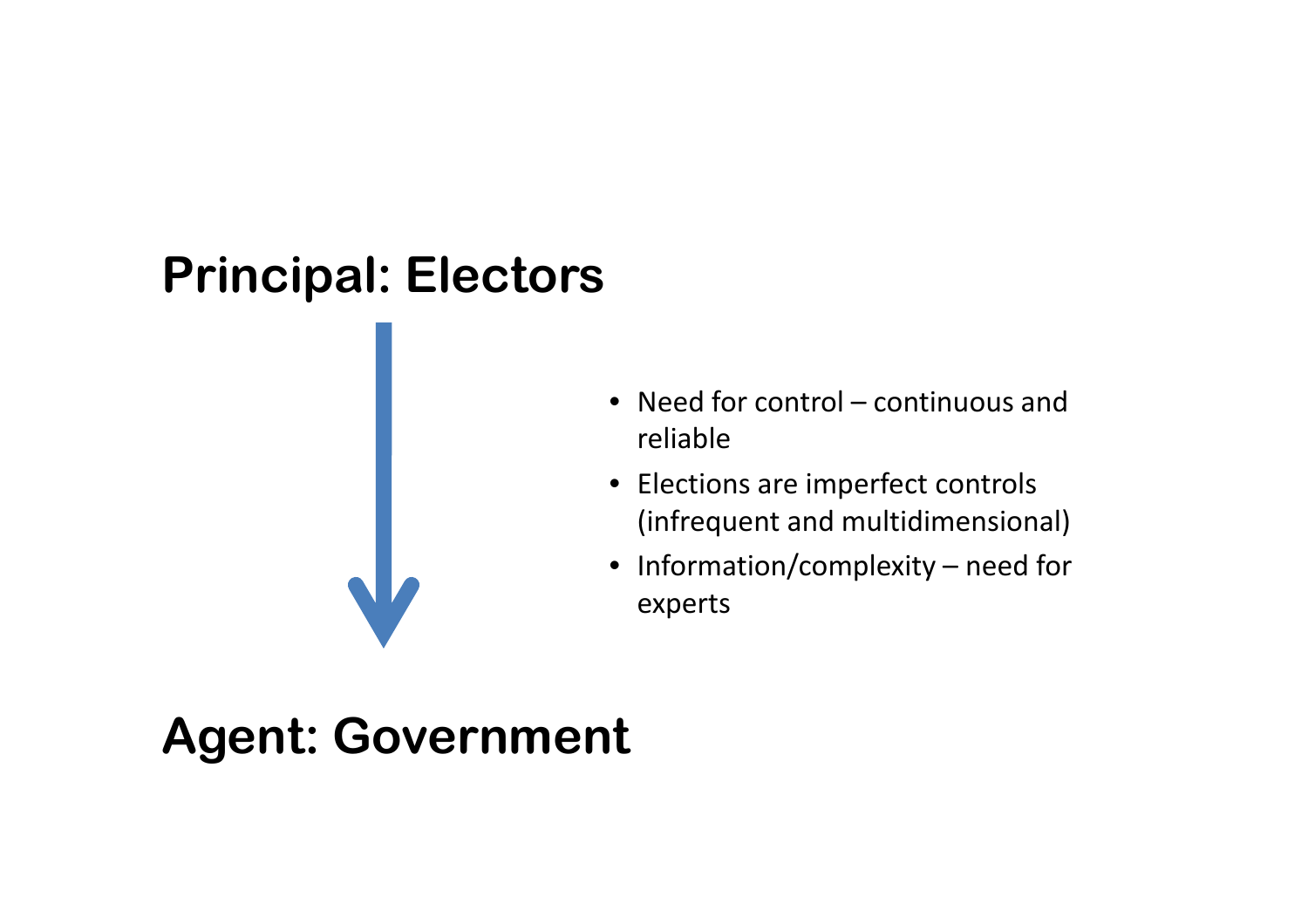# **Economic policy objectives**

• **Trade-offs (e.g. stabilization policy vs. sustainability; efficiency vs. equity)**

**Complicated by:**

- **Dynamics**
- **State of the economy /information and its interpretation**
- **Behavioural and equilibrium responses**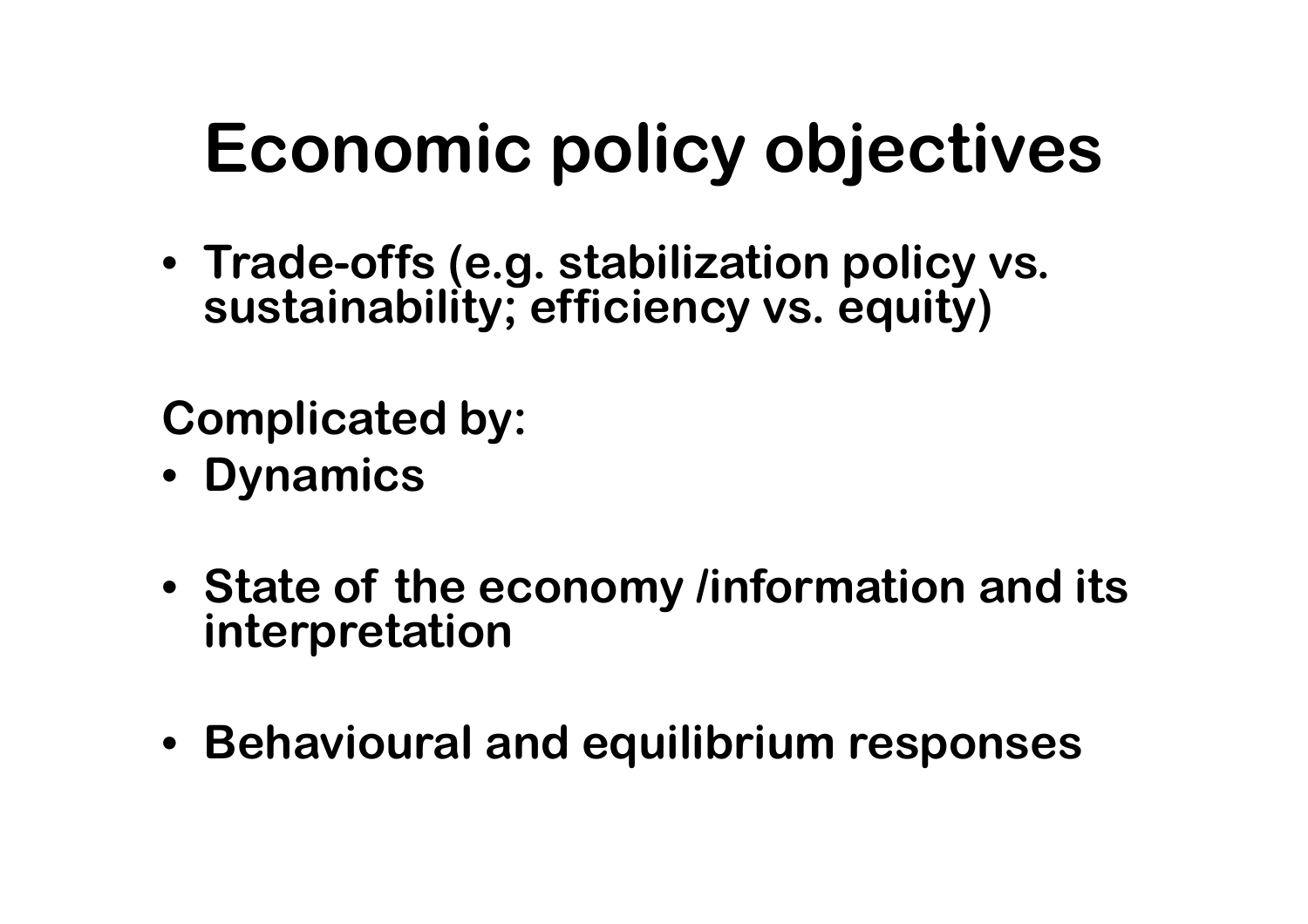## **Fiscal targets/rules**

- **Intermediary targets**
- **Important for planning etc.**
- **Rules are guideposts but not autopilots**
- **Shocks: No simple unconditional rule or target**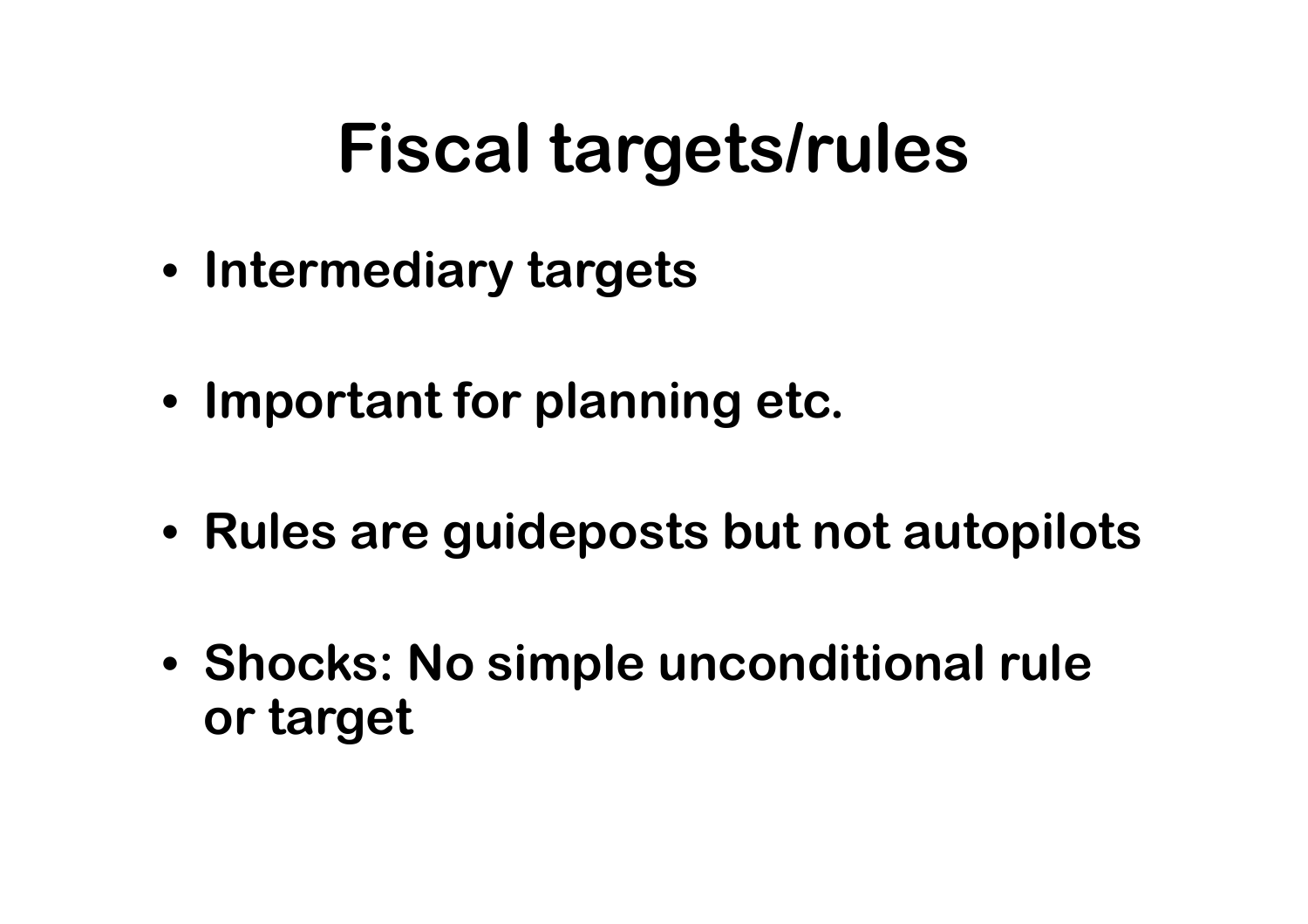## **Fiscal councils**

- **Expertise/complexity**
- **Publicity – sharpens the ministry, politicians, the public debate etc.**
- **Outside control on a continuous and independent basis**
- **Control of the controllers: scientific standards, openness, appointment rules etc.**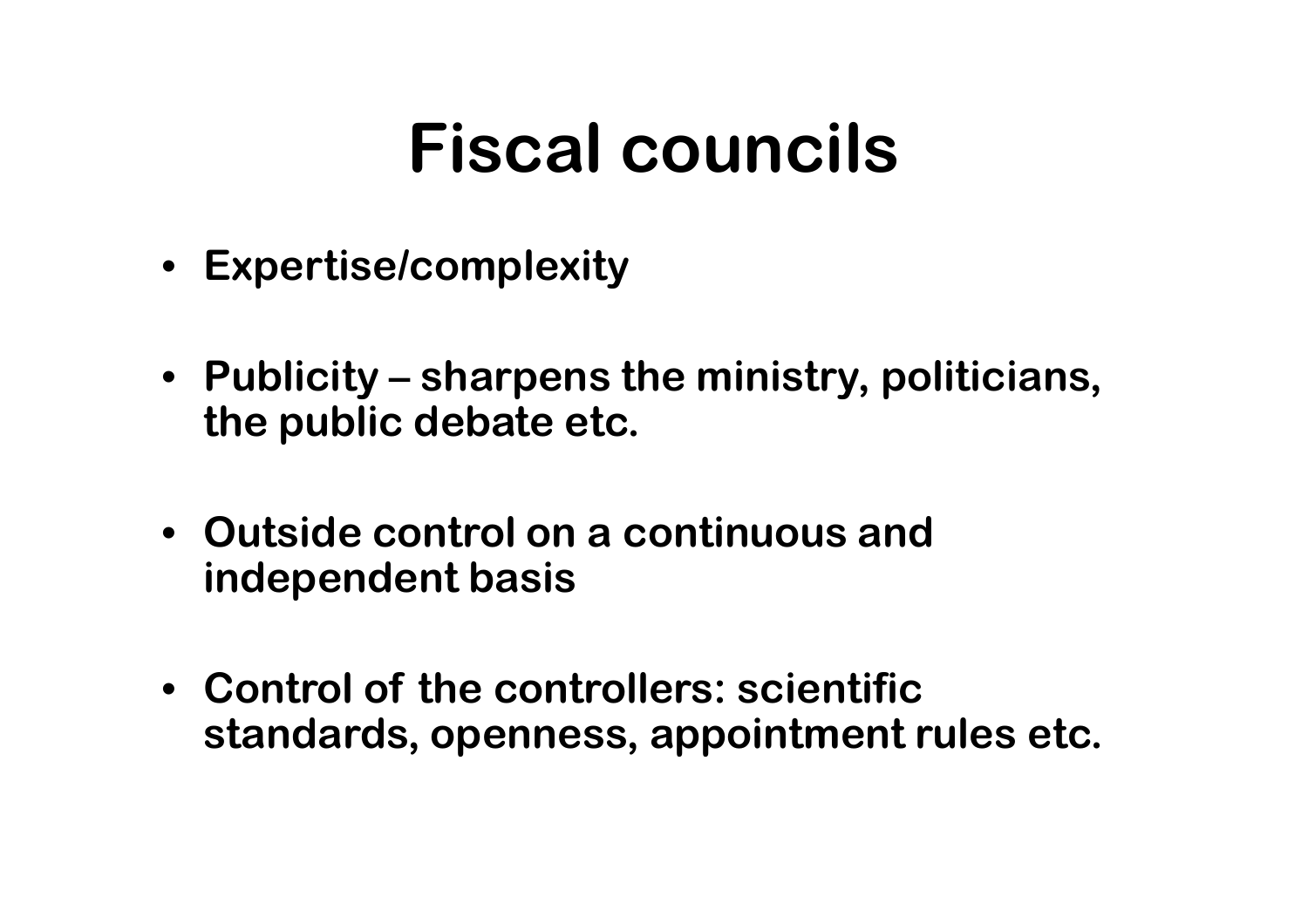- **Fiscal councils and intermediary targets are substitutes for accountability**
- **But there is increasing returns both is better**
- **Denmark : Economic council and no explicit intermediarytargets**
- **Sweden: explicit intermediary target but no FC (until 2007)**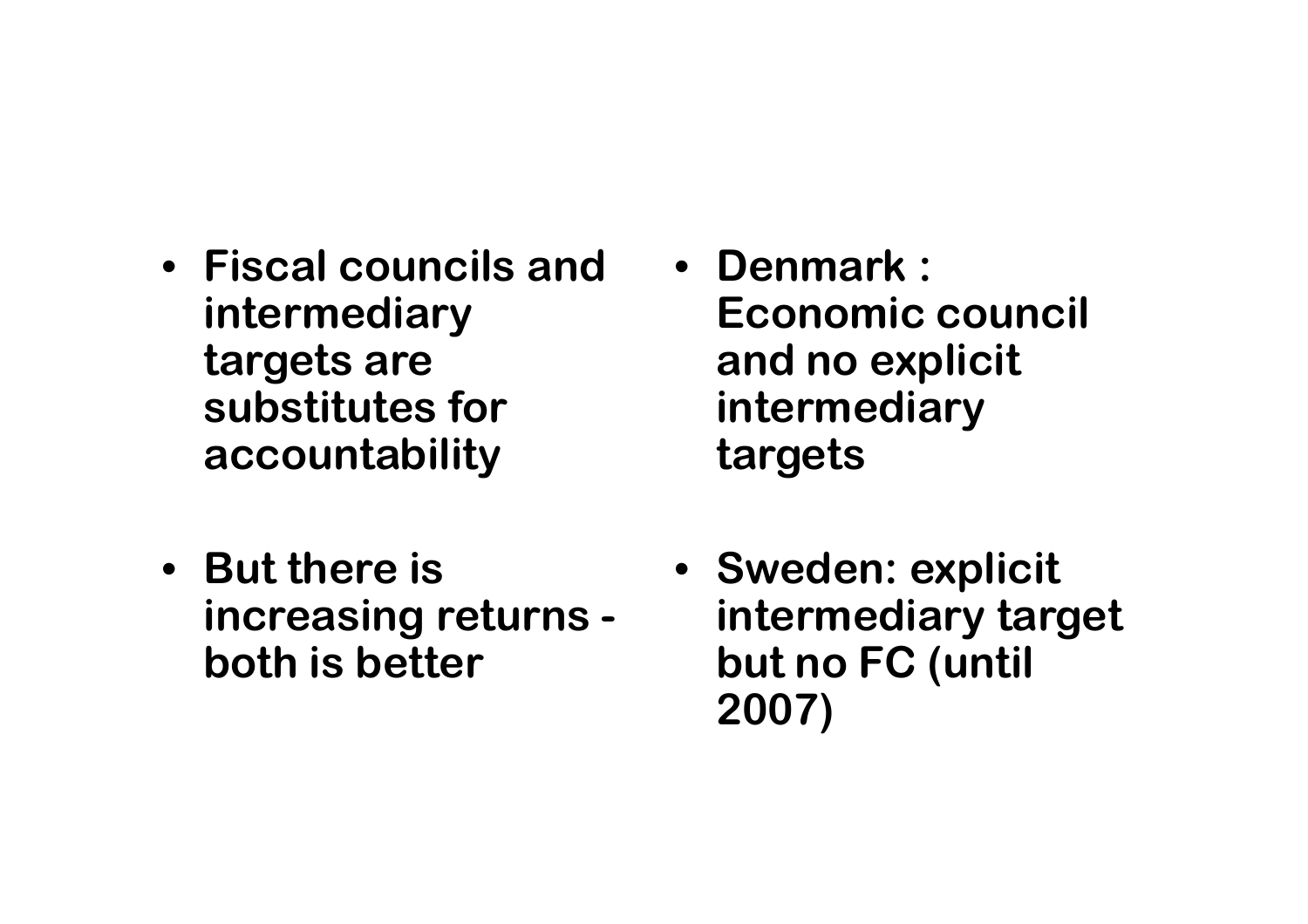## **Intermediary targets**

- **Related to variables under political control**
- **Well-defined (avoid measurement problems)**
- **Few and simple (avoid political shopping)**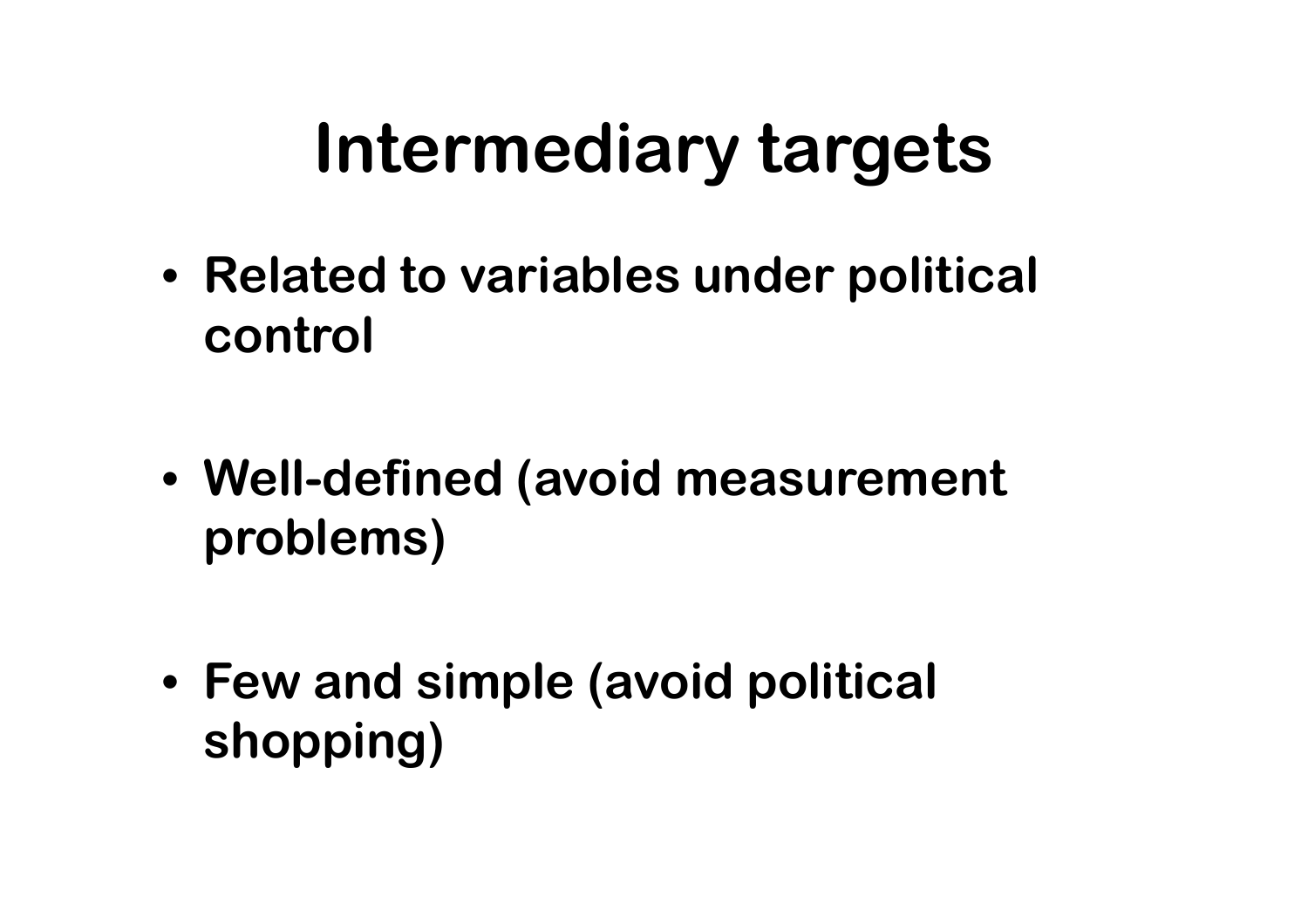- **Easy to find intermediary targets**
- **But they are all associated with problems (measurement, interpretation)**
- **Judgement is unavoidable**
- **Economic policy is not engineeringcontrol**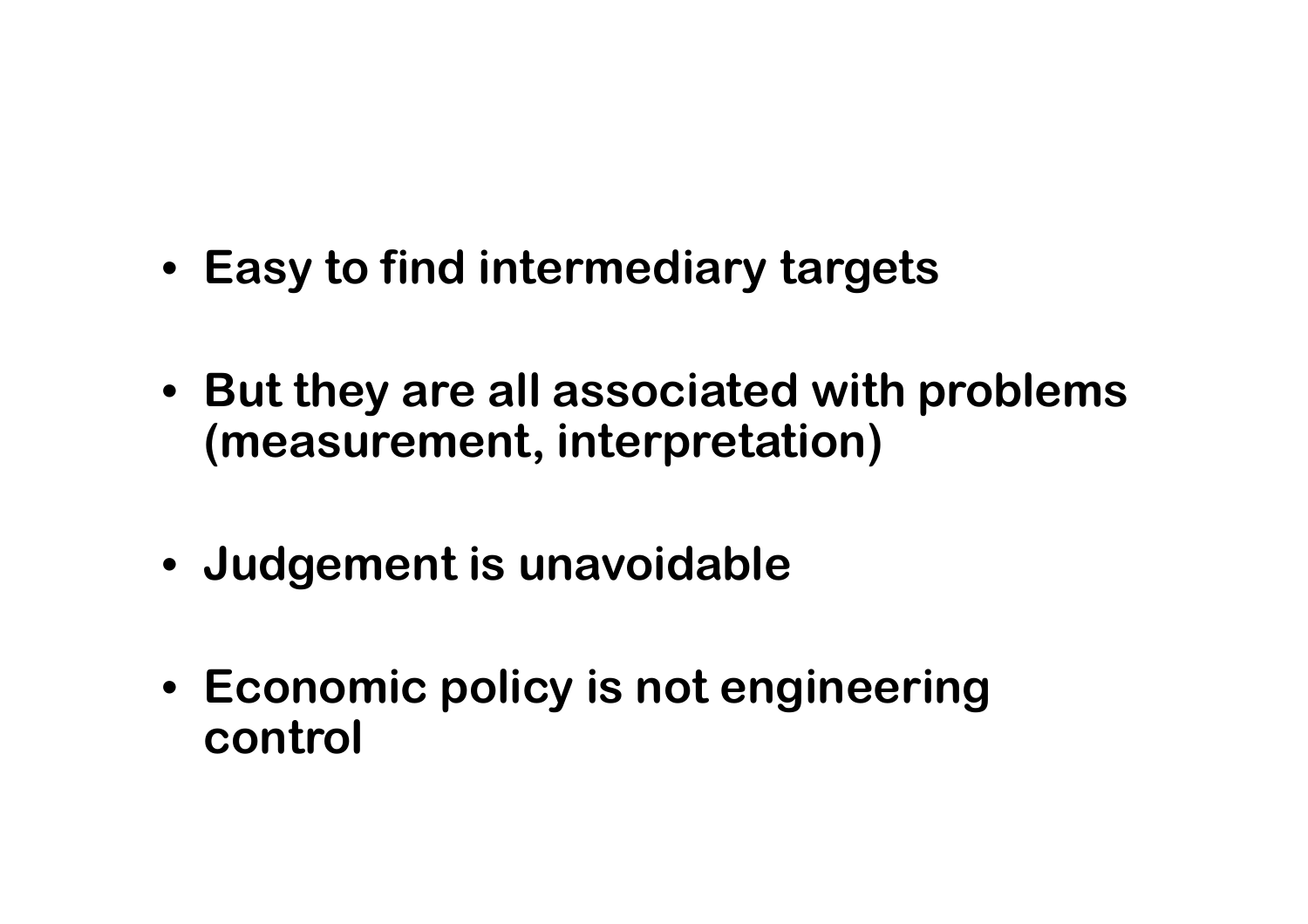## **Key problem**

- **Short run stabilization vs long-run sustainability**
	- Daht nrohla **Debt problems**
	- –**Approaching demograhic changes**
	- and the state of the **Challenges for welfare arrangements**

**Key measures:**

- **Cyclically adjusted (structural) budget balance**
- **Fiscal sustainability**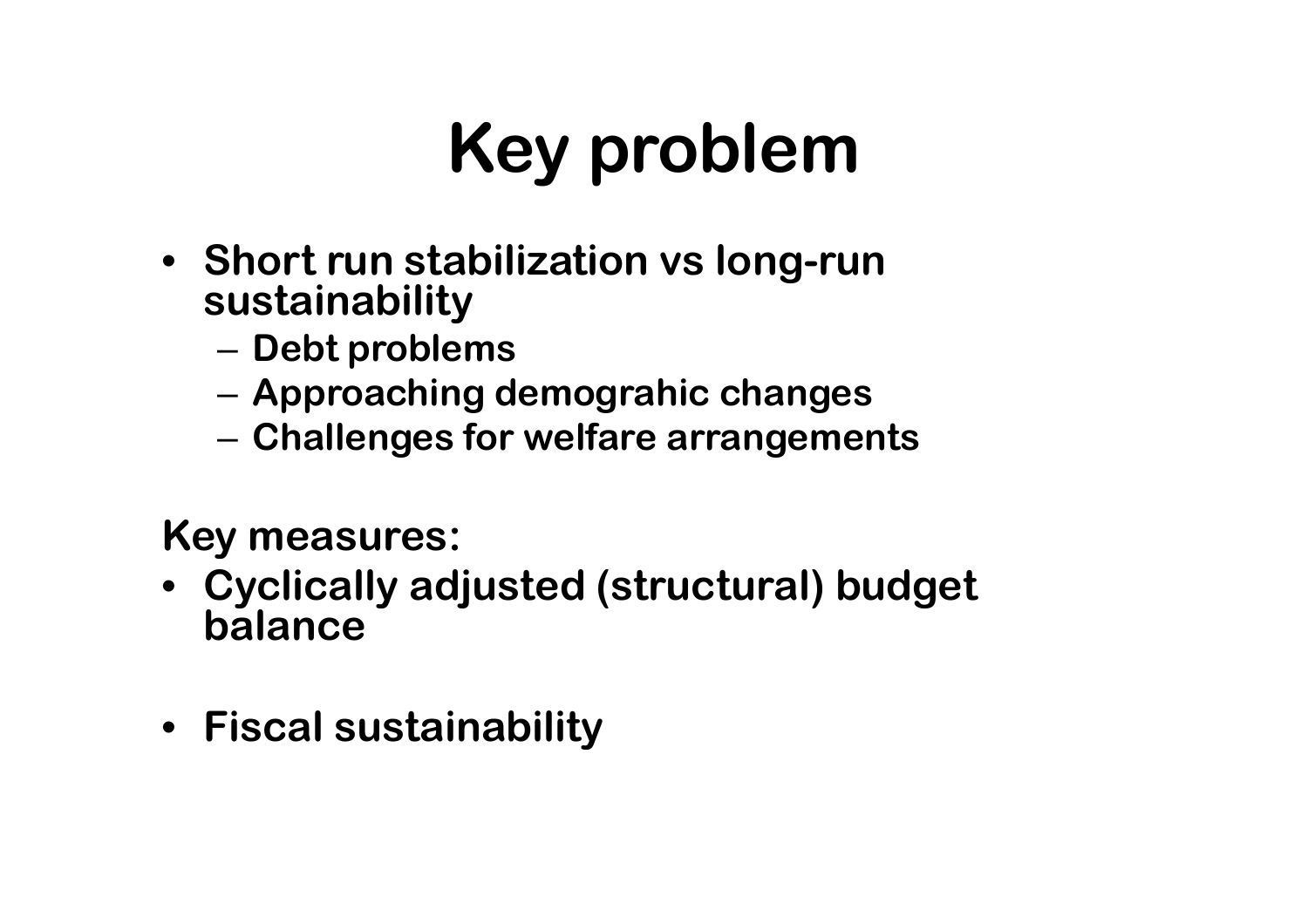## **Fiscal sustainability**

- **Sustainable paths (not a unique path)**
- **Desirable path? – Intergenerational distribution**
- **Metric: S2 – needed permanent change in the budget balance to meet the intertemporal budget constraint**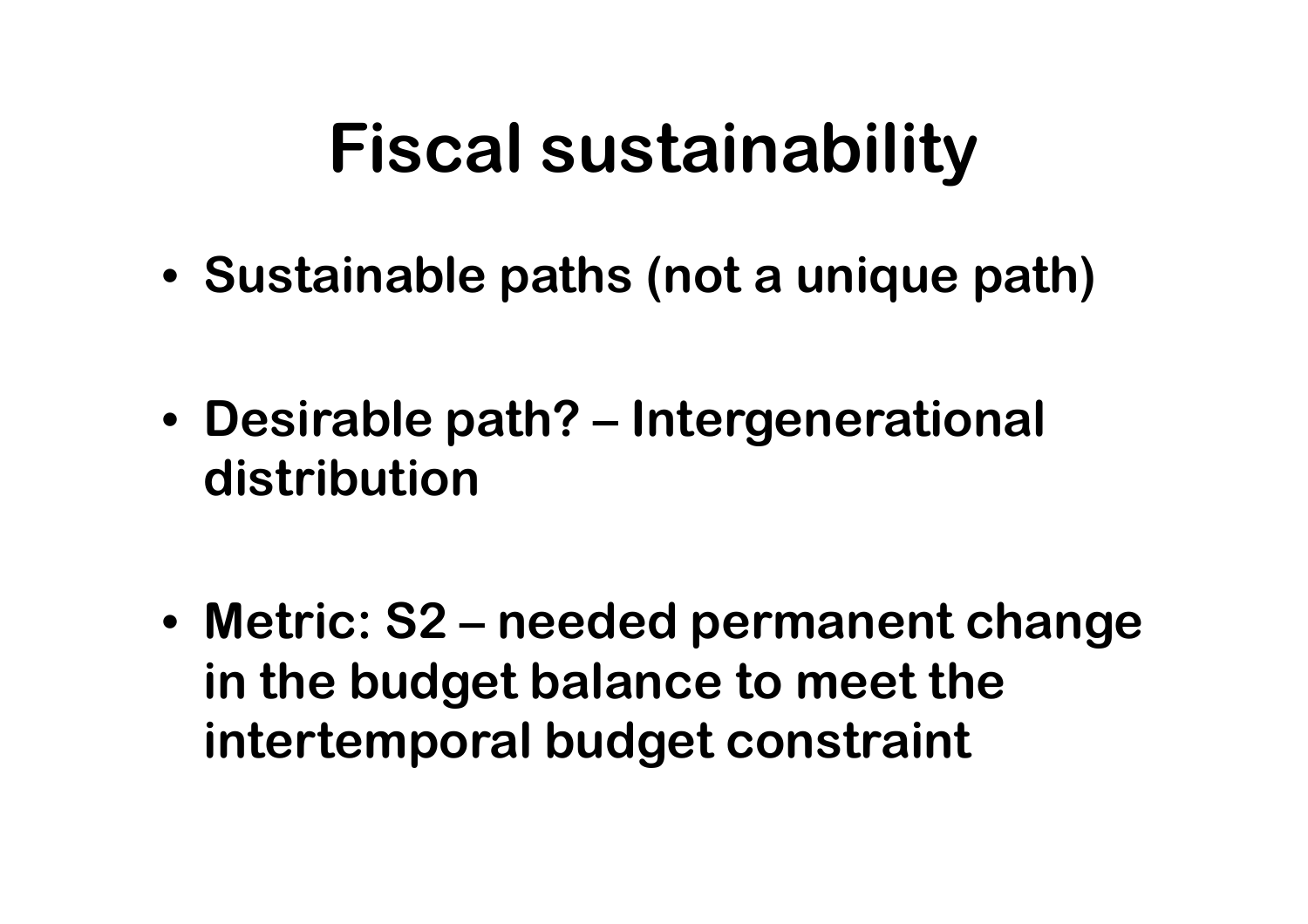Budget balance % of GDP

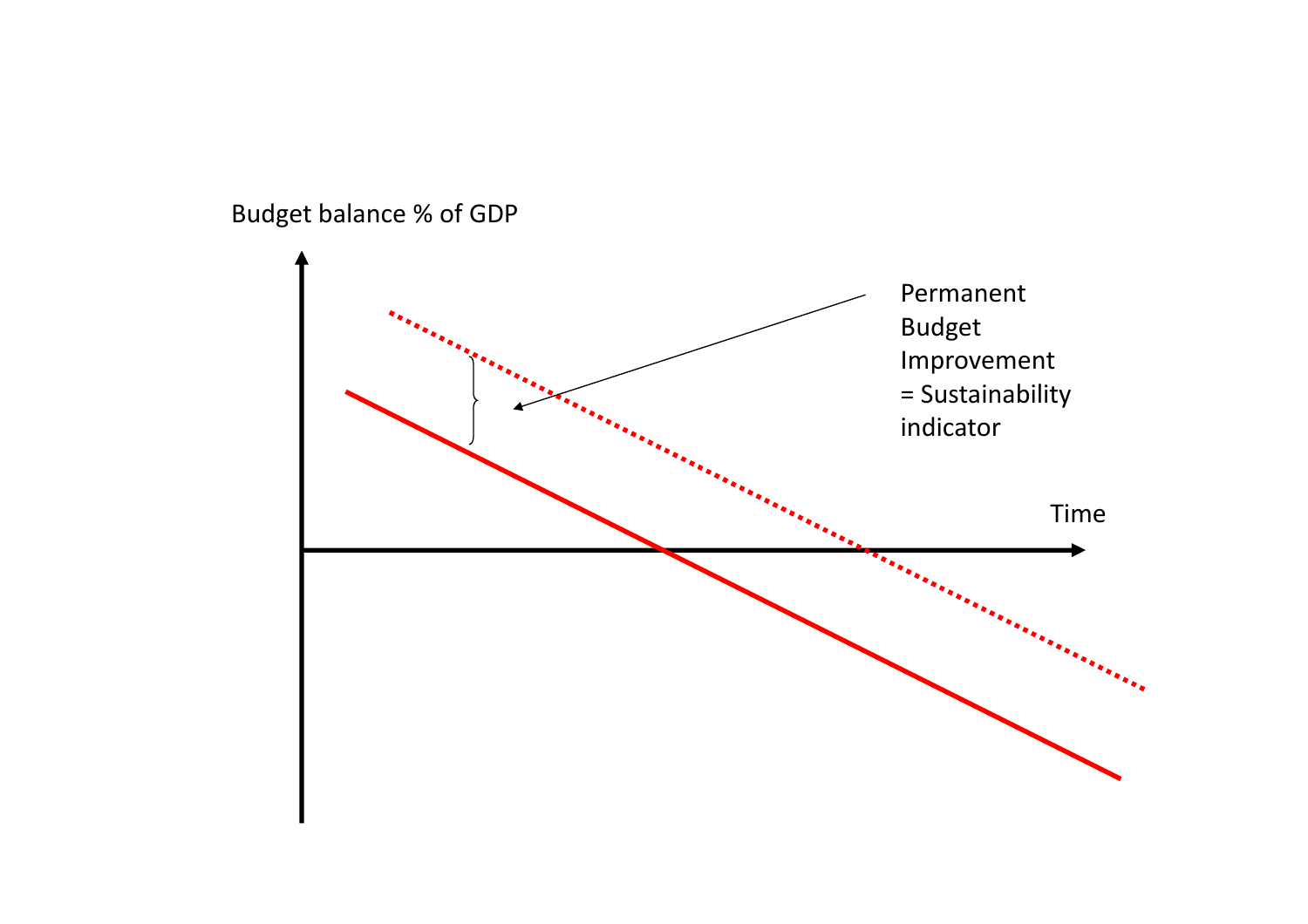## **S2 measure**

- **Informational demanding to compute**
- **Sensitive to assumptions**
	- and the state of the state **Trends:Demographics**
	- –**Interpretation of unchanged policy**
	- and the state of the state **Discounting**
- **Appropriate horizon (measurement horizon vs planning horizon )**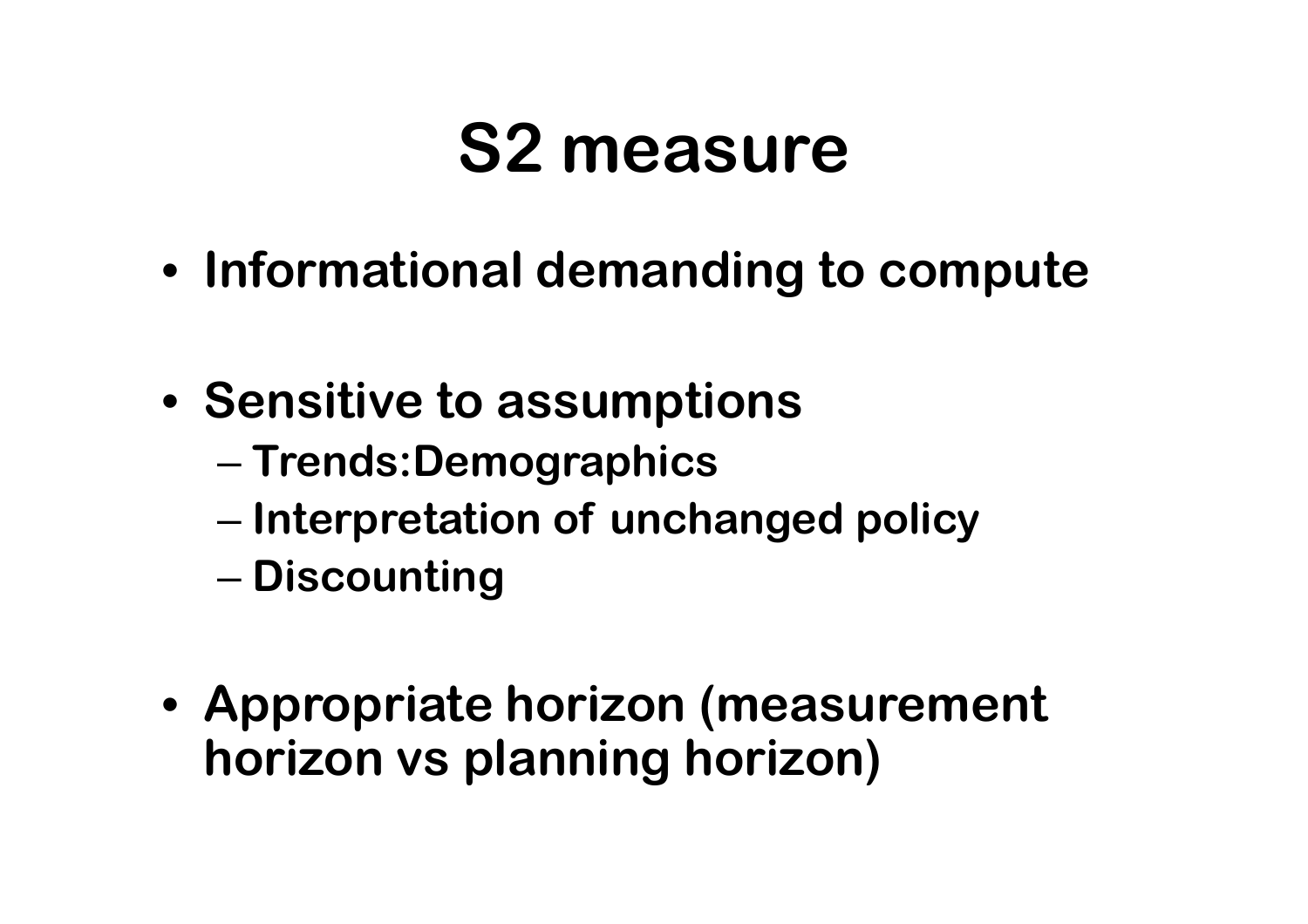## **S2 – indicator Alternative scenarios - Sweden**

| Base scenario                  | $-3.4$ |
|--------------------------------|--------|
| Services - unchanged GDP share | $-0.5$ |
| Improved standards             | $-0.1$ |
| Higher prices (Baumol effect)  | $-0.3$ |
| Productivity public sector     | $-4.4$ |
| <b>Better integration</b>      | $-3.9$ |
| More leisure                   | 1.2    |
| Increased productivity         | $-3.7$ |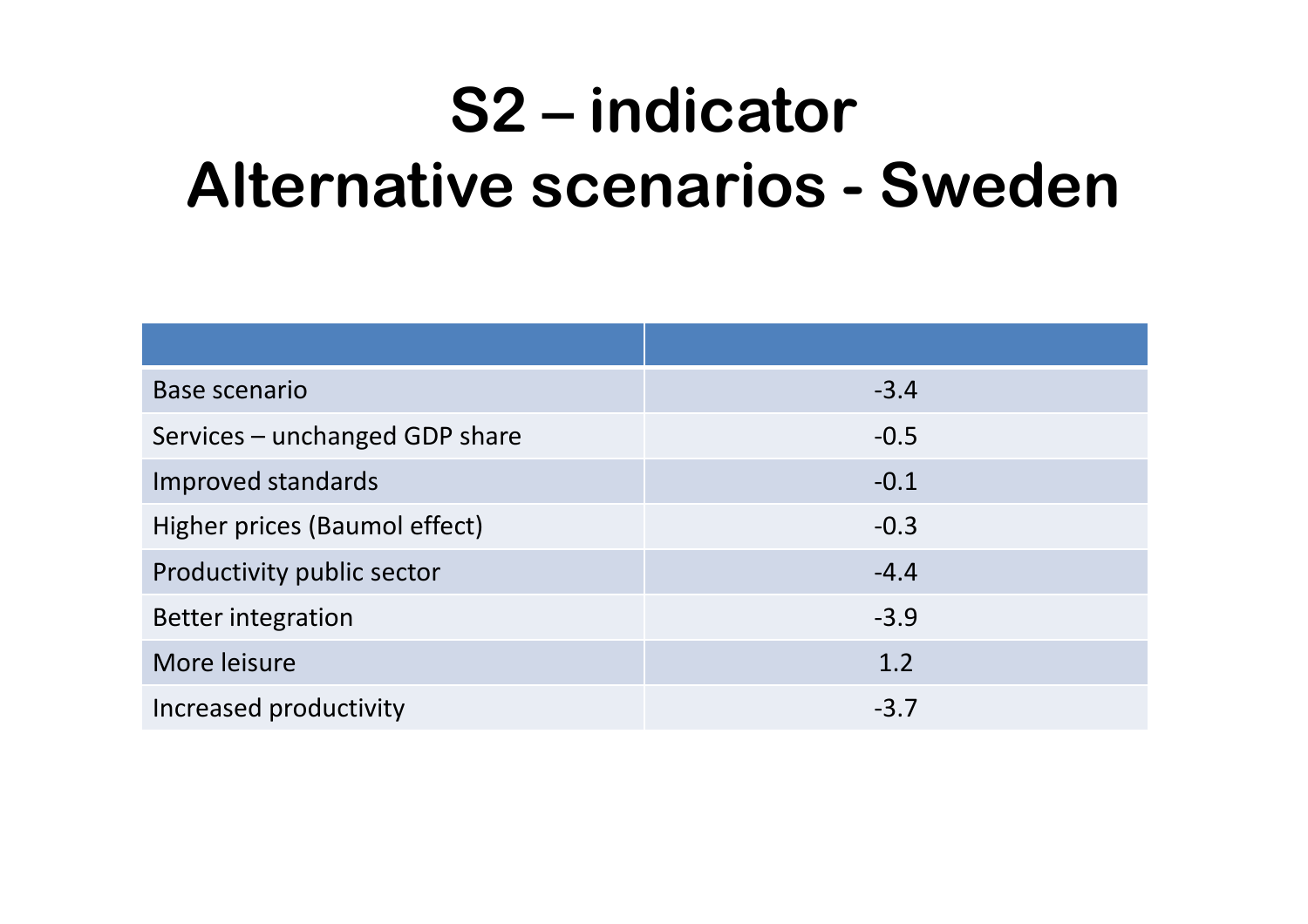### **Don't rely solely on S2 – look at the budget profile!!!**

Estimates presented in 2010



**S2=0.8**

**S2=0.6**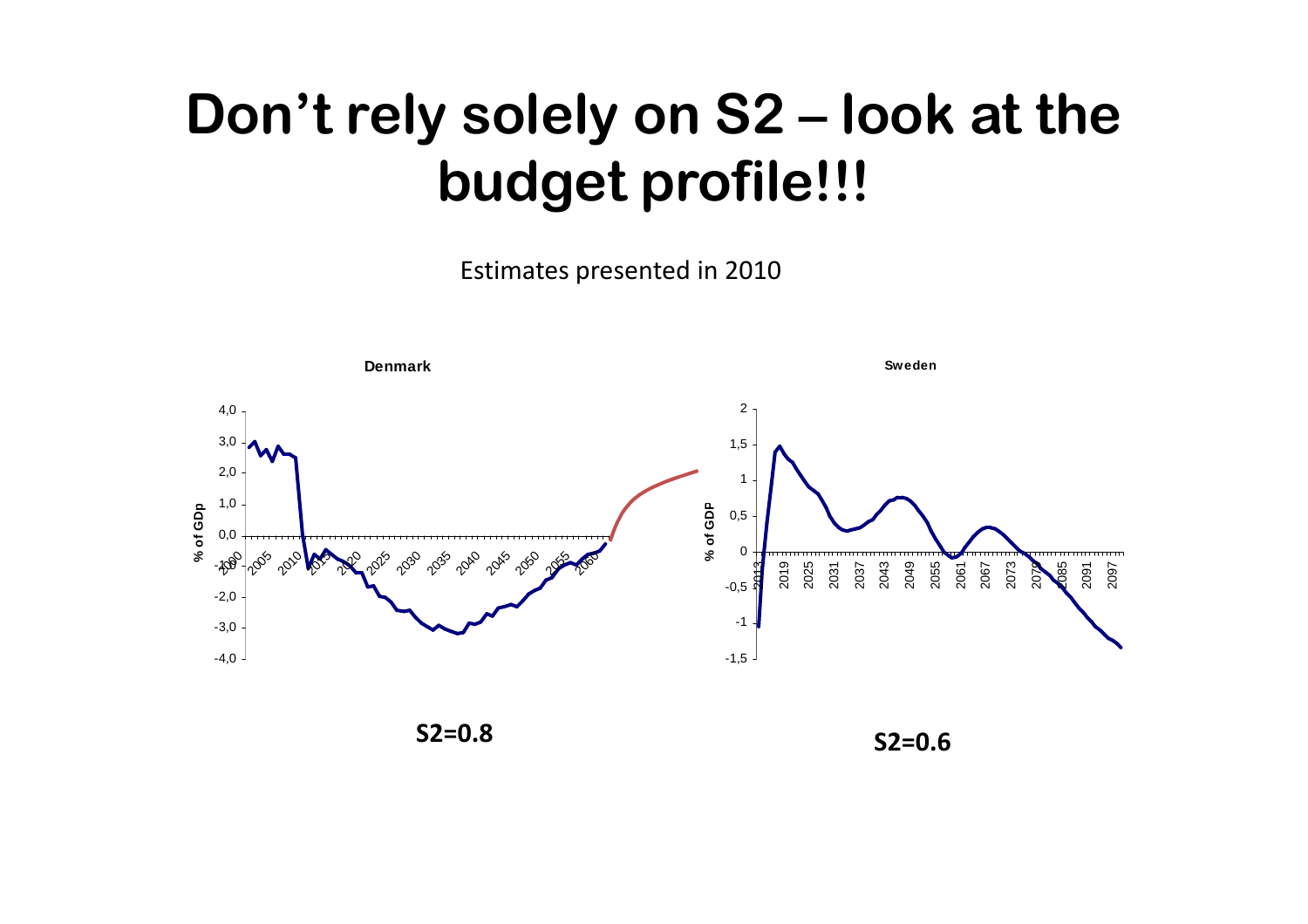## **Interpreting S2 – it is a smoother**

- **Tax smoothing**
	- and the state of the state **Keep taxes constant to minimize tax distortions**
	- and the state of the state **Expenditure variation absorbed via the budget**
- **Shock smoothing (Risk diversification)**
	- and the state of the state **Diversify shocks over time/generations via the budget**
	- and the state of the state **Temporary and exogenous shocks**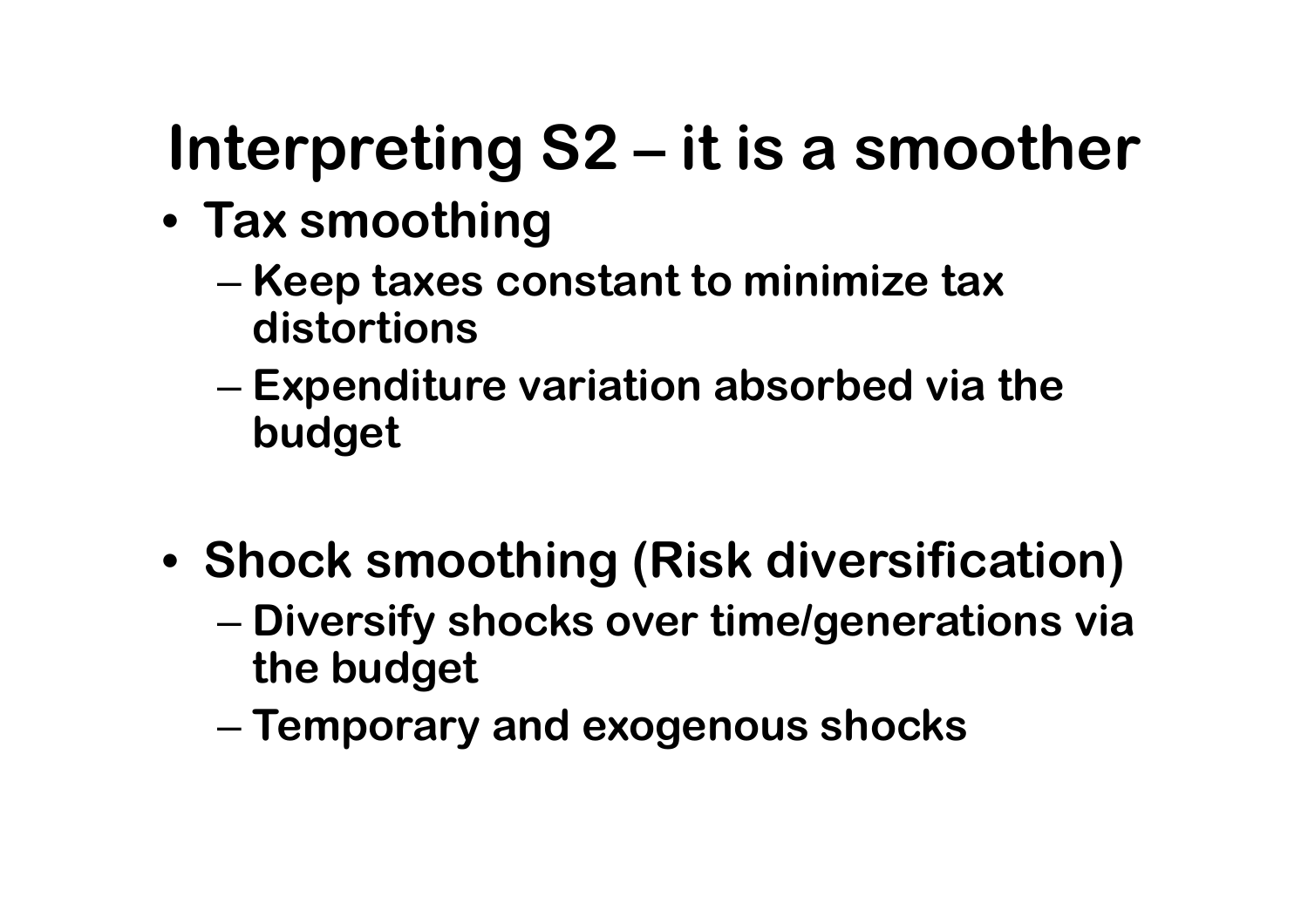- **Initial conditions:**
	- – **Should future generations share the initial debt – also if it reflects failures to undertake reforms?**
- **Shocks:**
	- and the state of the **Are the shocks exogenous and temporary?**
	- and the state of the **Shock diversification justifies only small effects on fiscal sustainability**
- **Trends:**
	- **Links of the Company Systematic trends – indicate systematic redistribution – is this justified?**
	- **Links of the Company Should current generations contribute to the financing of costs driven by higher longevity or demands for health care in the future?**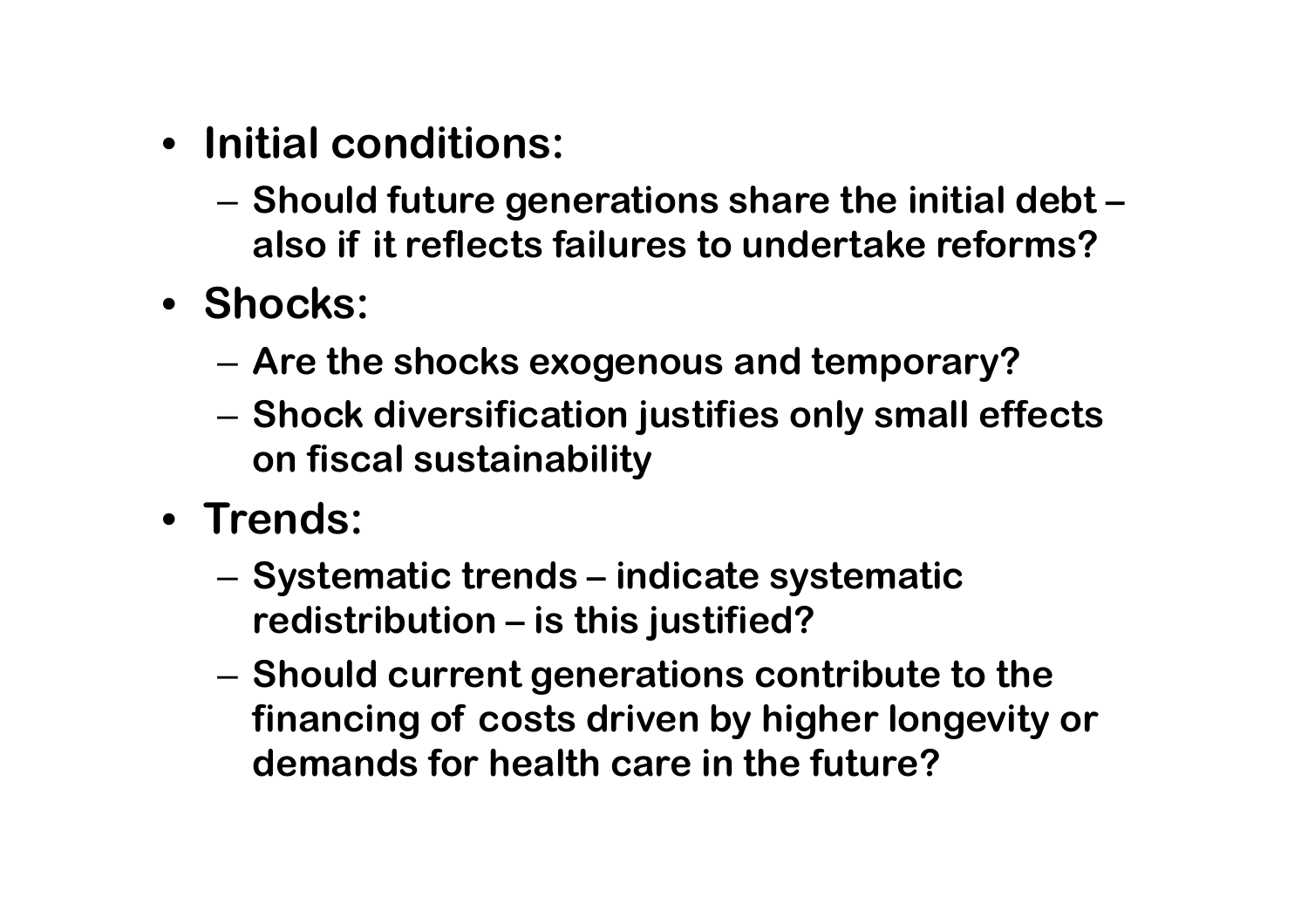- **S2 is a positive metric to identify possible problems and orders of magnitude – nostraightforward normative implications**
- **Can be consistent with smoothingarguments**
- **BUT has strong implications for intergenerational distribution (e.g. if the problem is driven by longevity)**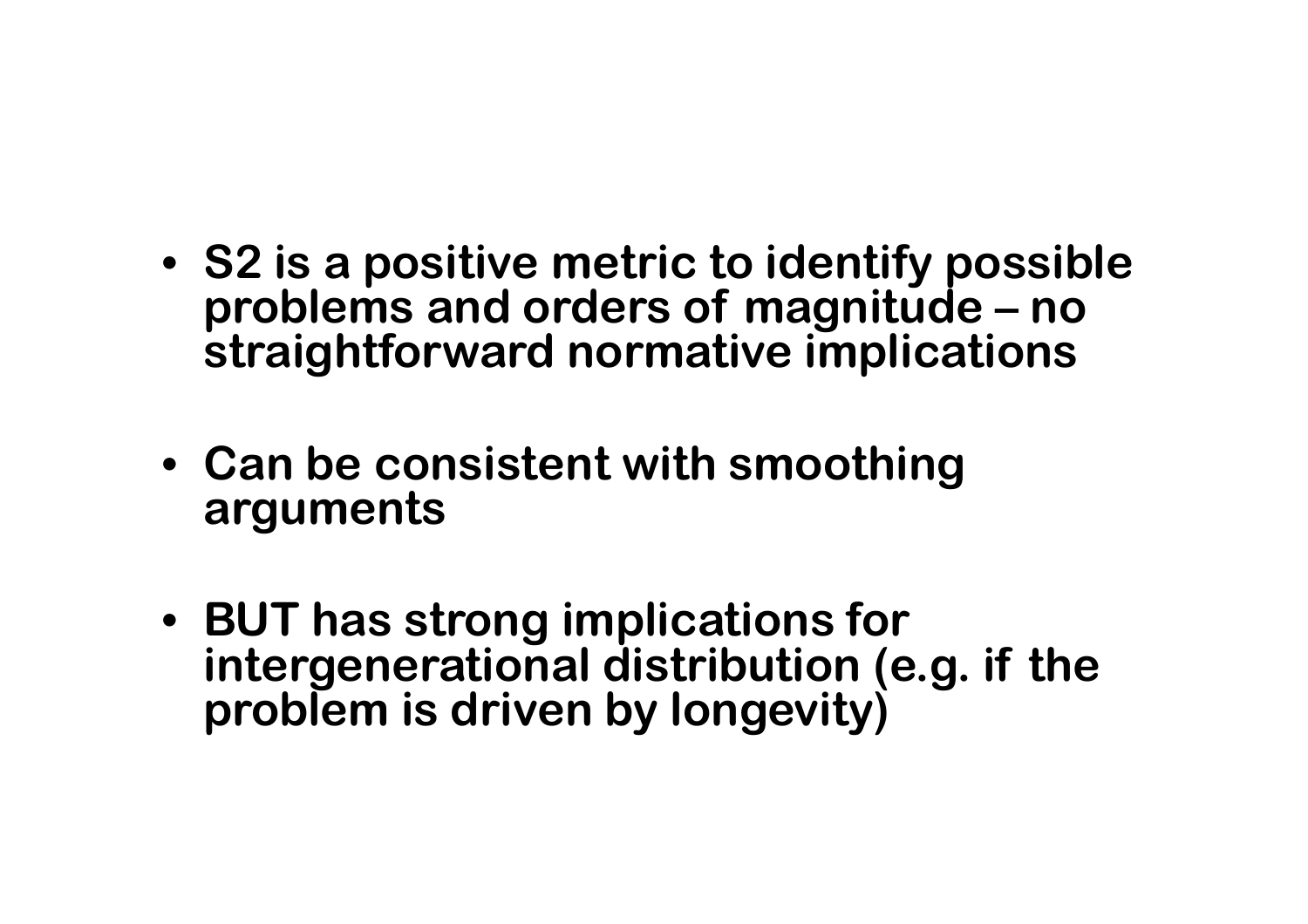- **S2 not an ideal intermediary target**
	- and the state of the state **Difficult to understand,**
	- – $-$  Silent on profile,
	- and the state of the state **Infinite policy paths are consistent withthis (also some of which are timeinconsistent)**
- **Targeting the flow (budget balance) or the stock (debt level)?**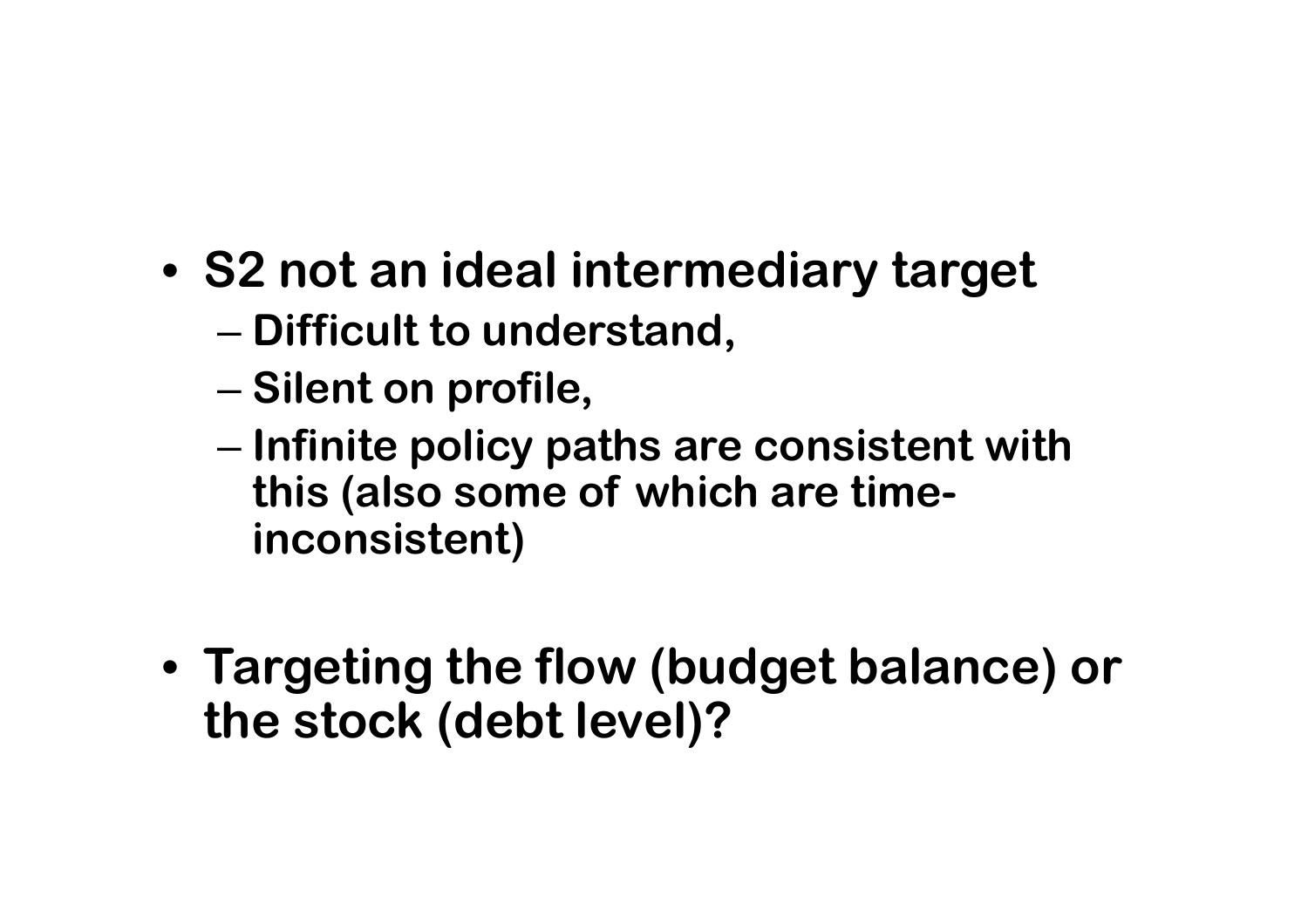## **Debt vs budget balance**

**Debt:**

**Budget balance:**

- **Easy to understand**
- **Initial condition for fiscal susatinability(intergenerational distribution)**
- **Gross vs net measure?**
- • **Large changes due to asset price changes**
- **Strongly sensitive to level and structure of economic activity**
- **Actual vs structural budget balance?**
- • **Bygones are not bygones**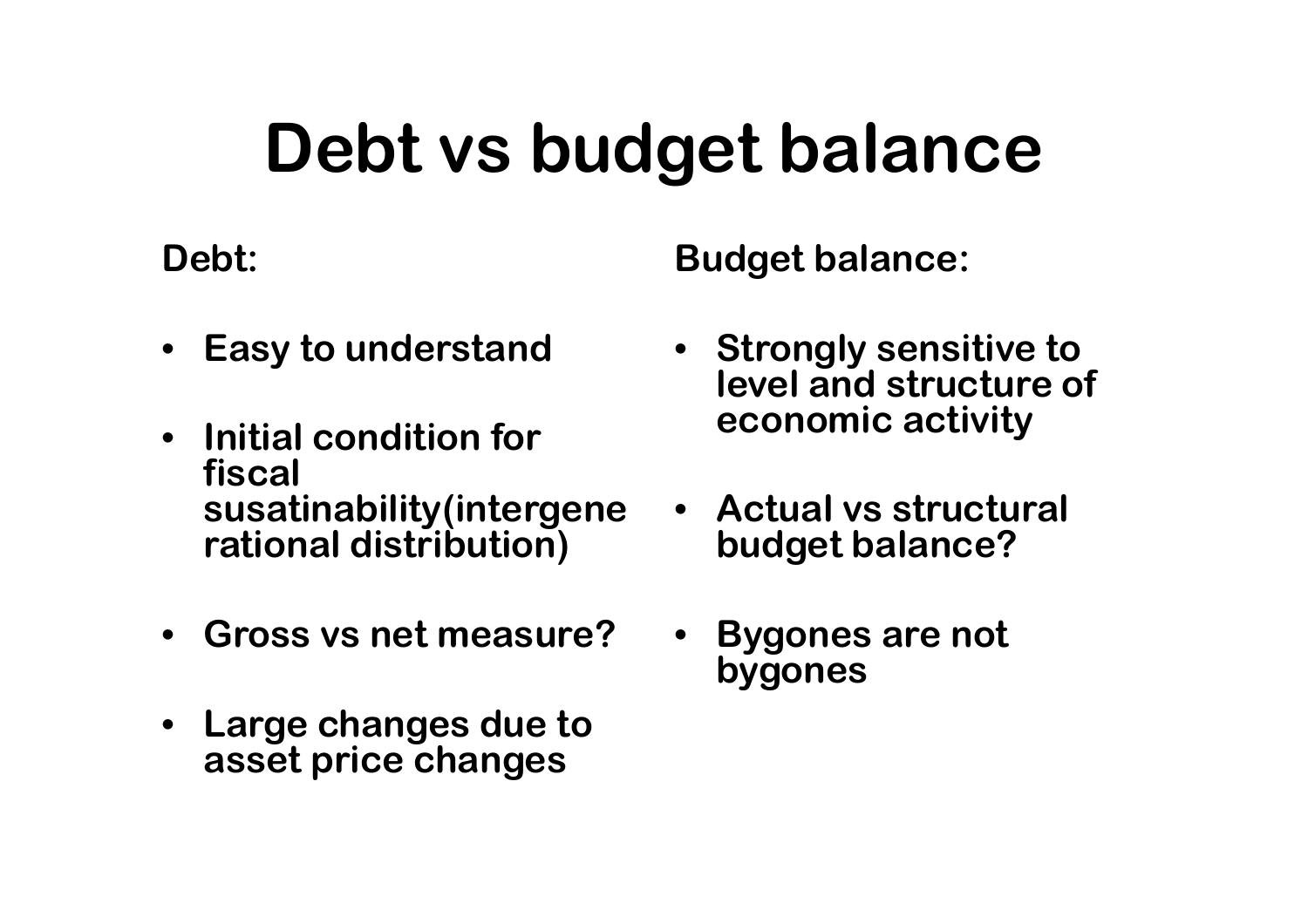### **Cyclically adjusted budget balance**

- **Metric on the position of the budget**
- **Measure of discretionary fiscal policy**
- **Method used: biased in direction of procyclicality and excess volatilty**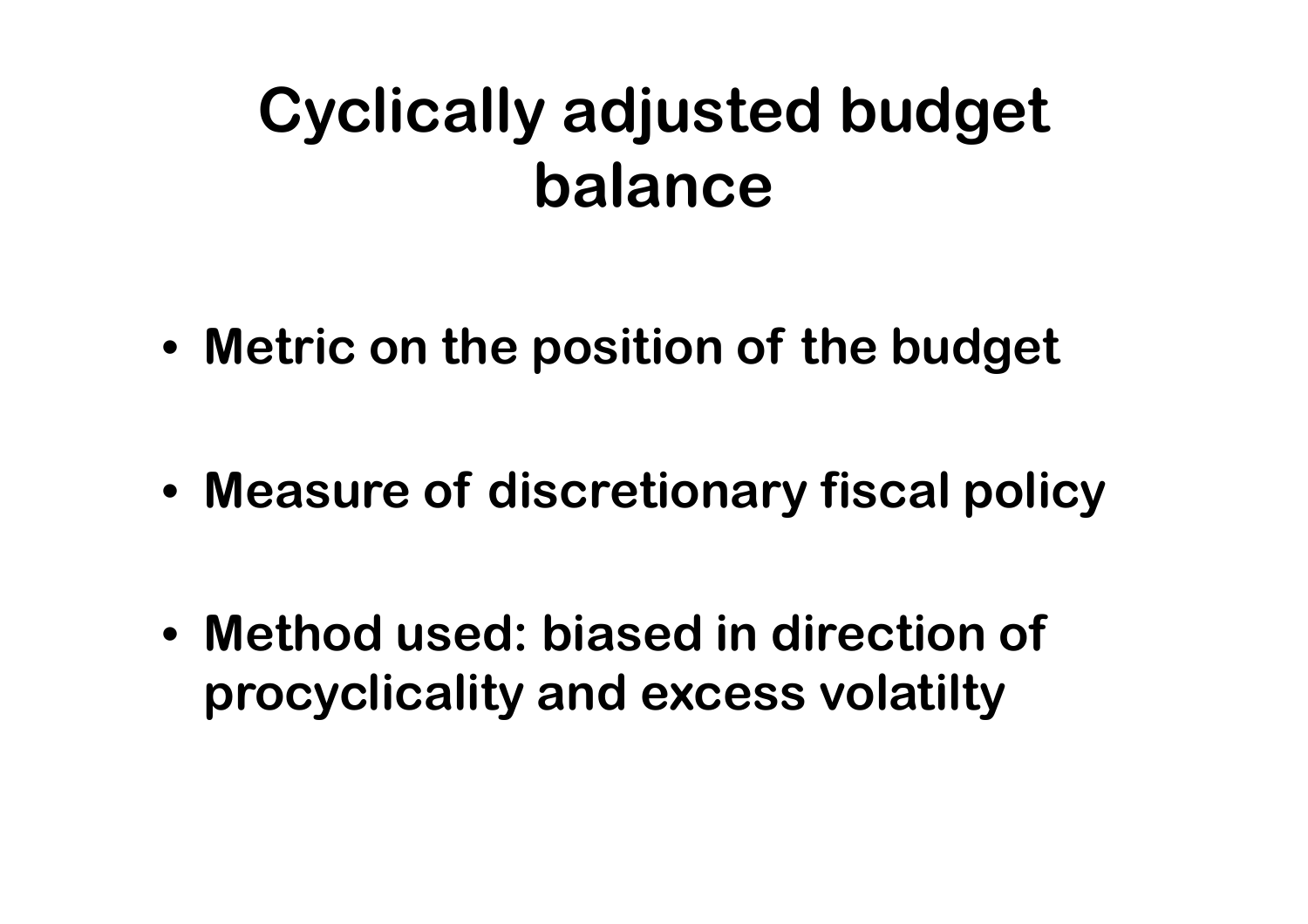## **Cyclically adjusted budgetbalance**

- **Residual method:**
	- **Cyclically-adjusted balance = Actual balance** 
		- **– Cyclical component – One-off items**
- **Noise, errors and temporary changes are taken to be changes in the structural budget position – poor guide for policy planning**
- **Actual measures: large variability > growth variability**
- **Structural measure (low frequency) – hard to reconcile with such a large level of variability**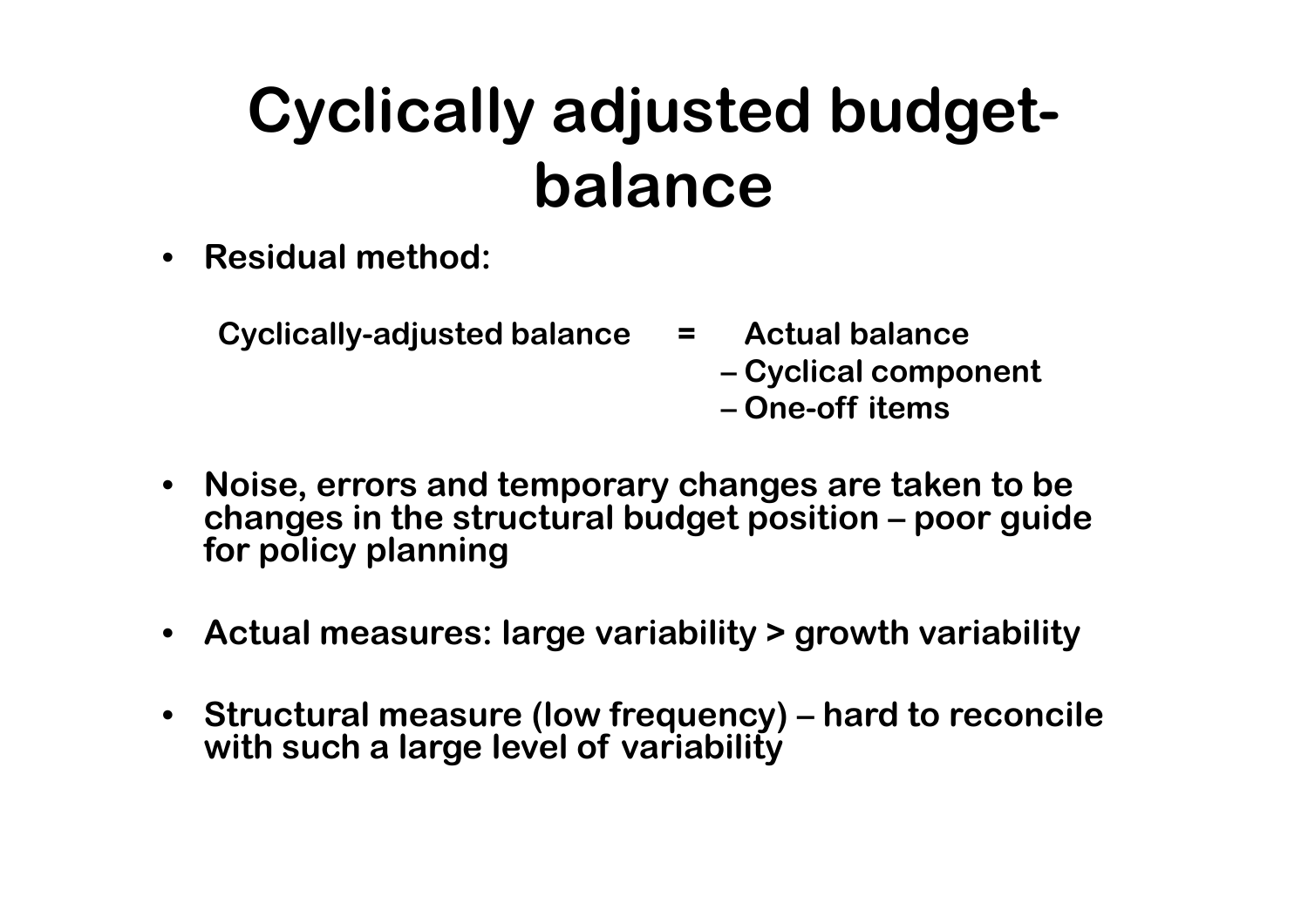#### **High volatility of measures of cyclically-adjustedbudget balance Standard deviation 1990-2010**

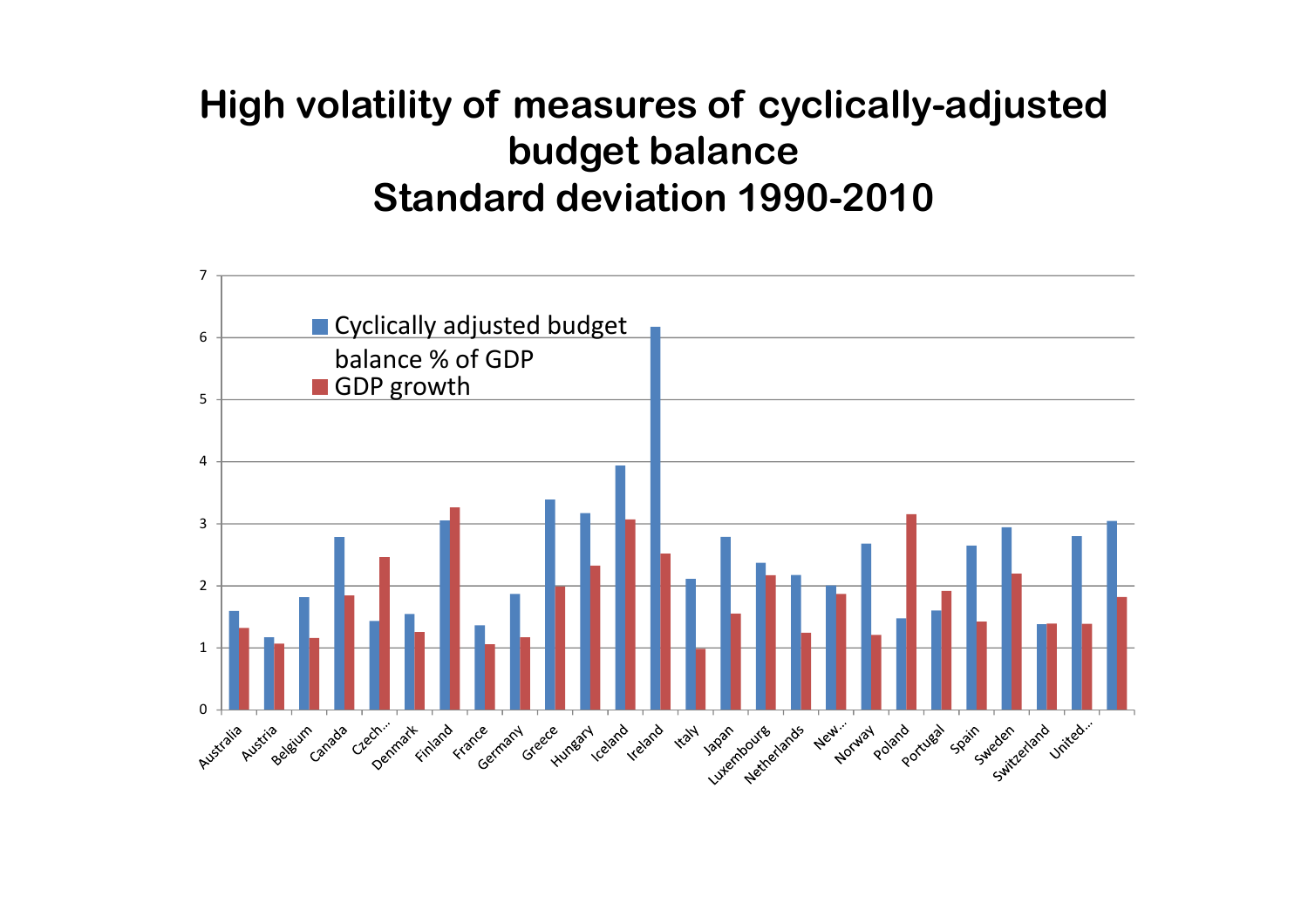# **Setting targets:**

**I: Control – ex post evaluation of past policies (punishment/enforcement)**

**II:Planning – ex ante plans (anticipations, meeting the targets in the future)**

**III: Any automatic linkage from I to II? = error correction**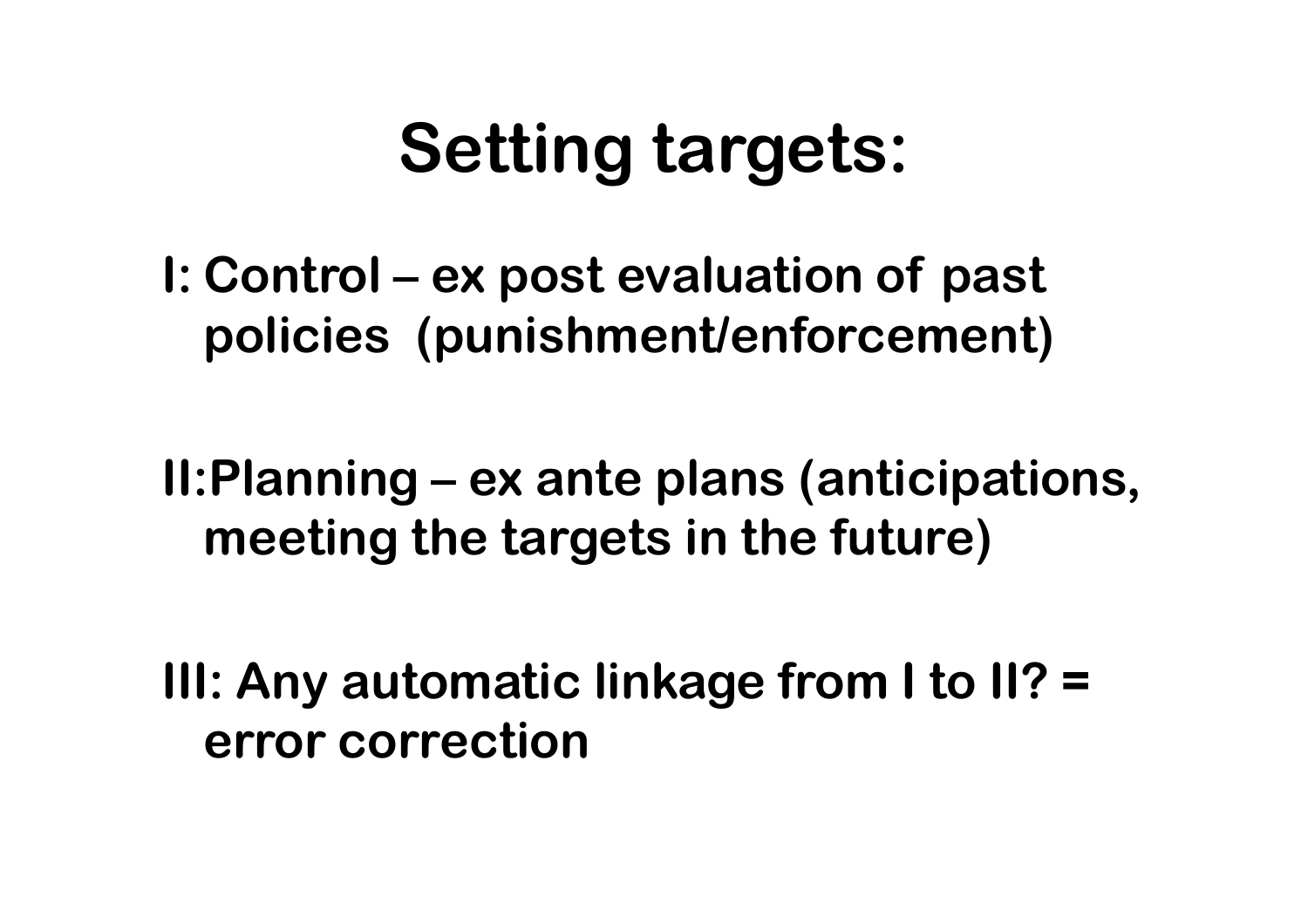# **Setting targets**

#### **Denmark**

**Sweden**

- **10 years plans – targets for end points**
- **Real growth public consumption (0.5- 1%)**
- **Debt reduction**
- **Surplus target (on average over the business cycle) continuous**
- **Expenditure target – top-down**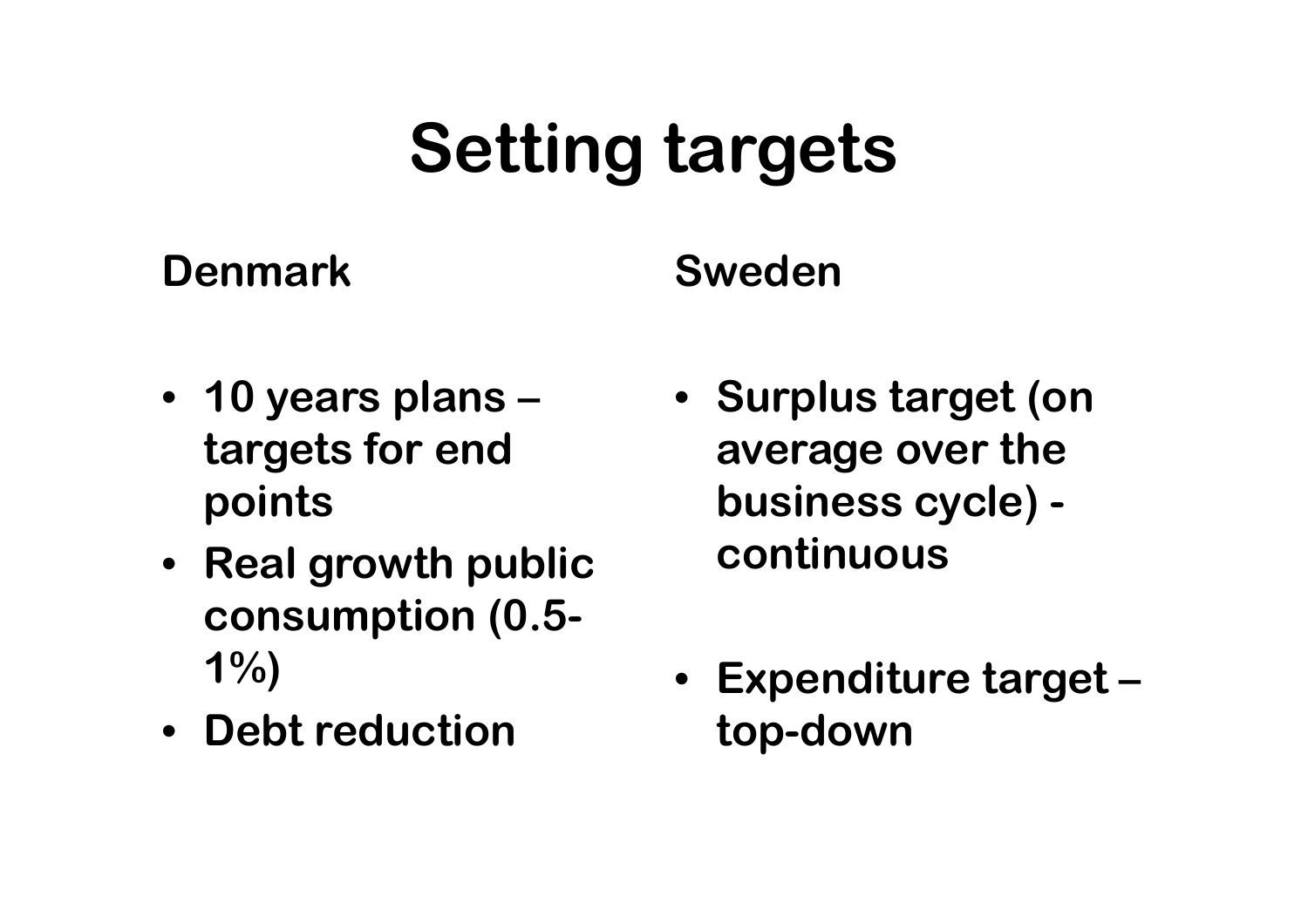#### **Targeting the budget surplus -Sweden**

- **Average actual budget balance since2000**
- **Similar for structural budget balance**
- **Structural balance**
- **7 years runningaverage (3 past, current and 3 next years)**
- **Same for structural balance**
- **Running 10 yearsaverage**
- **7 years runningaverage (3 past, current and 3 next years)**
- **Same for structural balance**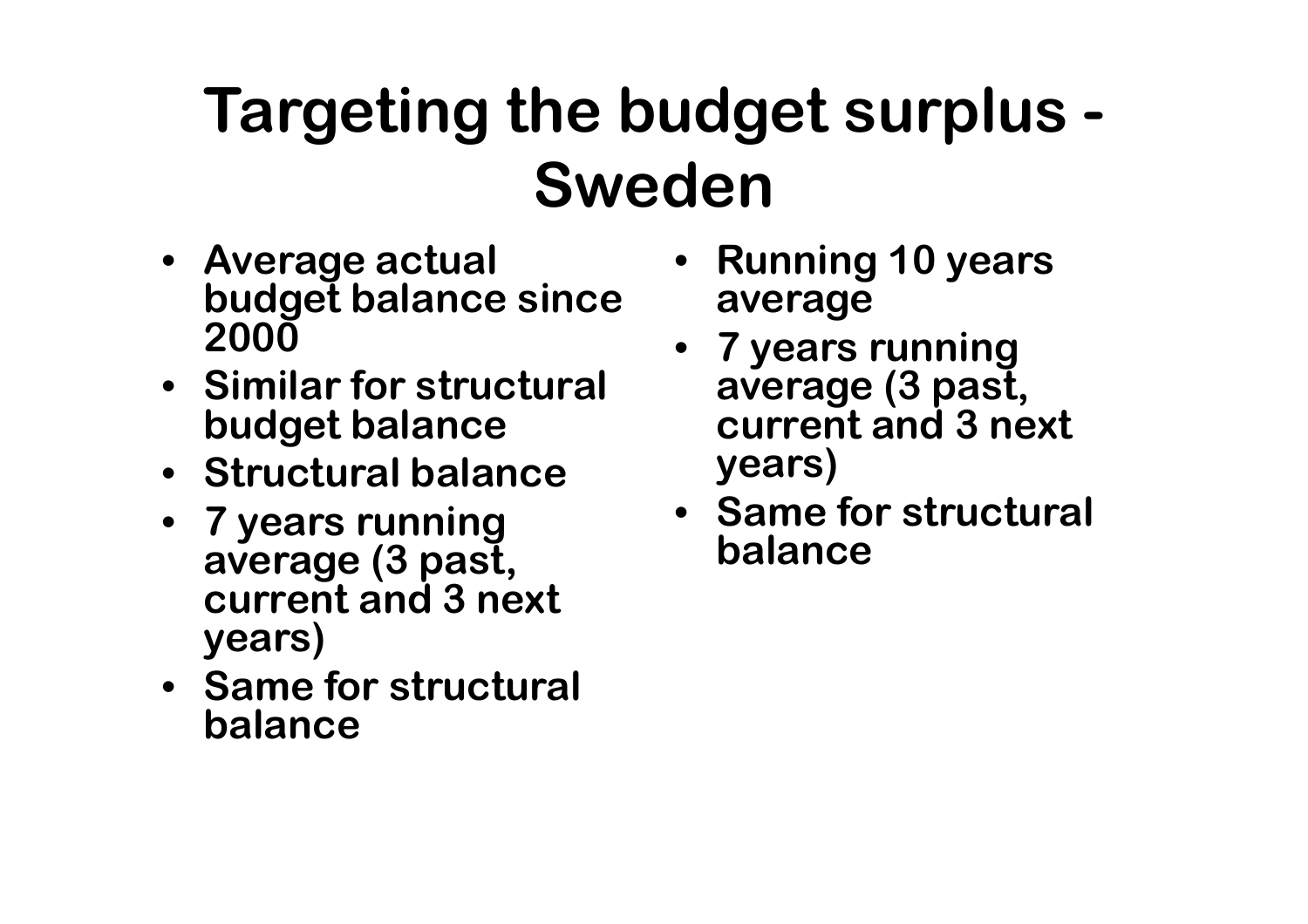### **Denmark – growth in public consumption**

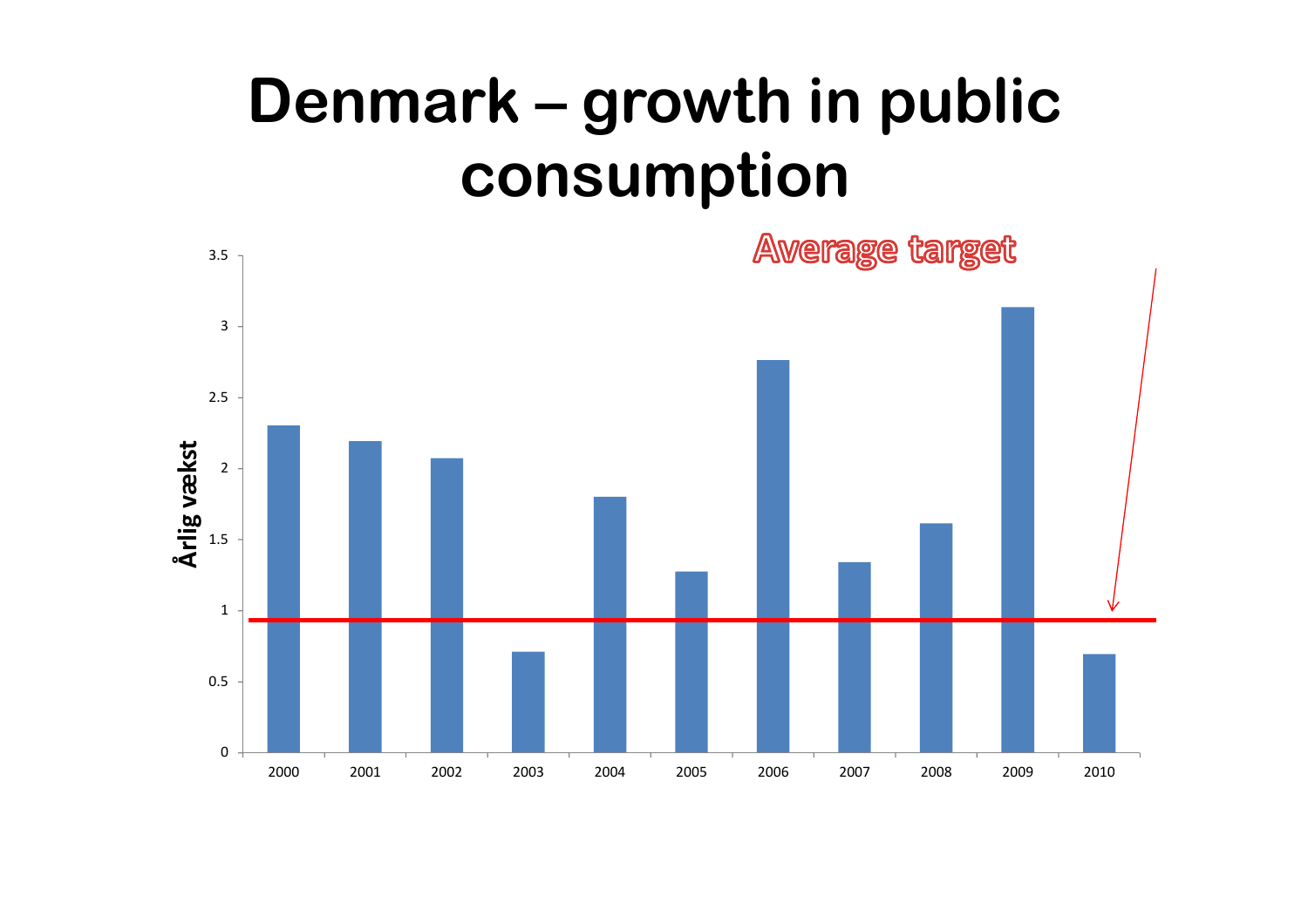### **Sweden**